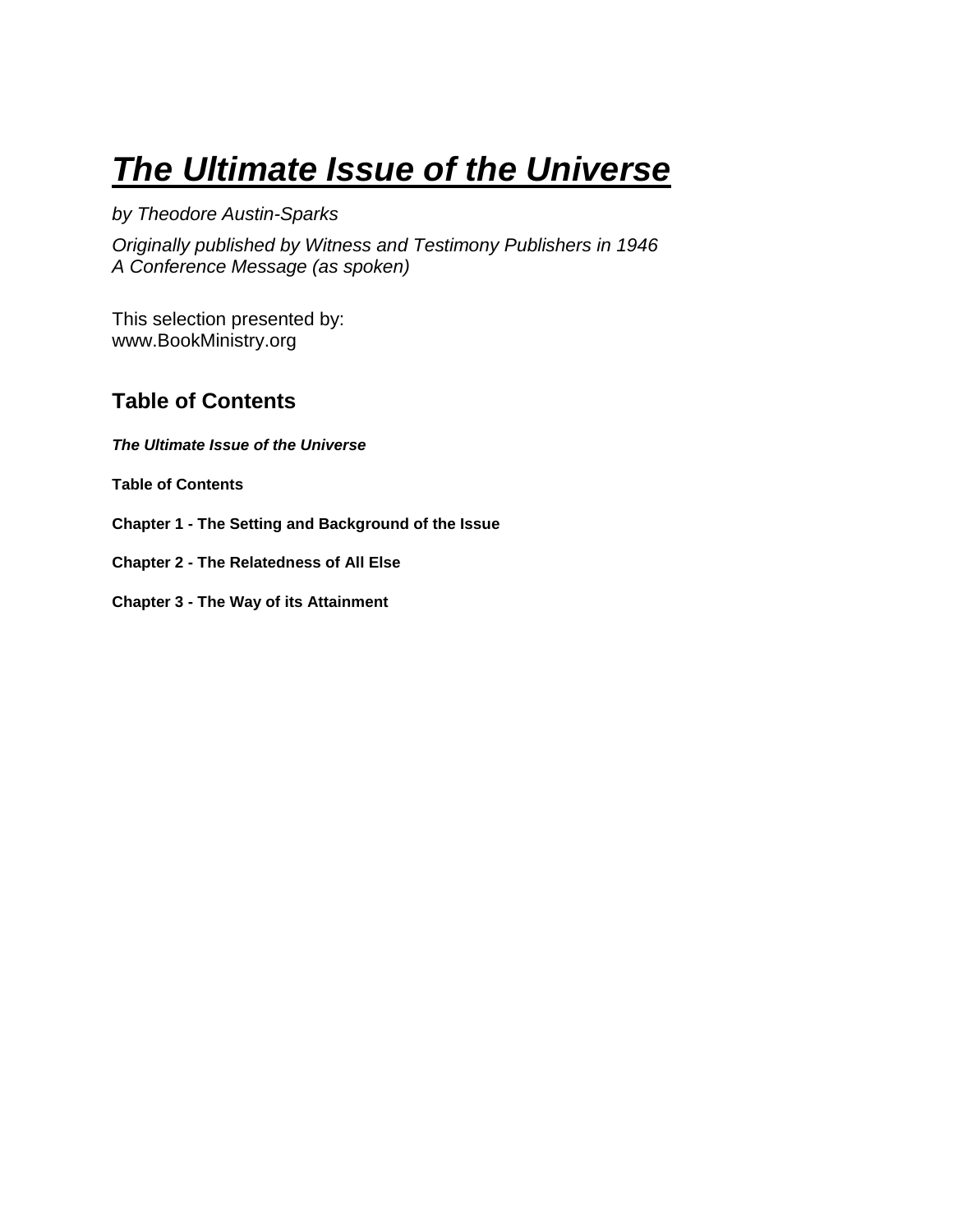# <span id="page-1-0"></span>**Chapter 1 - The Setting and Background of the Issue**

Reading: Matt. 4:8-10; 1 Cor. 15:28; Revelation 21:22; 22:3

*"Thou shalt worship the Lord thy God, and him only shalt thou serve."*

*"... That God may be all in all."*

*"... The Lord God the Almighty, and the Lamb, are the temple thereof."*

These closing words of the New Testament in the book of the Revelation, from which we have read the small fragment, contain those factors which sum up the spiritual history of this universe. It is helpful and instructive to go right to the end of things as we have them in the Word of God, and just to note what the end is, to see what is the last word in it all. There is a sense in which Rev. 21:22 is a final utterance. There will be other things said before the book closes, but up to this everything, the history of this universe, has been heading right through the ages. And how does it terminate, what is the end of it all? As I have said, in a sense, it is this - *"I saw no temple therein: for the Lord God the Almighty, and the Lamb, are the temple thereof."* This contains the great factors in summing up spiritual history. First, the Lord God the Almighty; second, the Lamb; and in connection with that the third thing is said - "no more curse" (Rev. 22:3). (1) and (2), the Lord God the Almighty and the Lamb, are, as you note, linked into the Temple, they are the Temple. (2) and (3), the Lamb and the curse, are connected in that they signify the challenge to the Lord God the Almighty, and its answer. The curse suggests the entering in of something which was a challenge to God's place of unreserved Lordship; the Lamb is the answer to that challenge. So we have these three factors here which lie back of this long and terrible history.

By the way, there is a finality here in the matter of interpretation. It is that the spiritual is the right and the essential interpretation, not the temporal or the sentient. So far as the Temple is concerned, ultimately it turns out to be God and the Lamb. You have reached finality in the whole history of temples and lambs, sacrifices, priesthood and every such thing. When all is said, and all is done, and all that could be seen through history is passed, it all turns out to be a spiritual matter. This temple matter, what is it all about? This lamb matter, what is it all about? It is God the Almighty and the Lamb. With what has it got to do? - a curse, a challenge, a false thing entering into God's universe which has to be eliminated in order that actually, not only positionally, but actually, God may be all in all.

## **Worship - The Ultimate Issue**

What we have to see is, firstly, the ultimate issue in this universe; secondly, the relatedness of all else to it; and thirdly, the way of its attainment.

Firstly, then, the ultimate issue in this universe: It is summed up in one word, a very comprehensive word including many things, an all-embracing word. It is the word *"worship."* That is the ultimate issue in this universe to which all else is related, and which governs all that has been revealed in the Word of God as God's way of reaching His end. As we approach this matter of worship, standing back from the detail and from all the form, the means used temporally to set it forth, we recognize that it is set in a realm far bigger than this earth. It embraces other realms, its setting is super-earthly. You have no need that I remind you of Scriptures in that connection, but perhaps it is as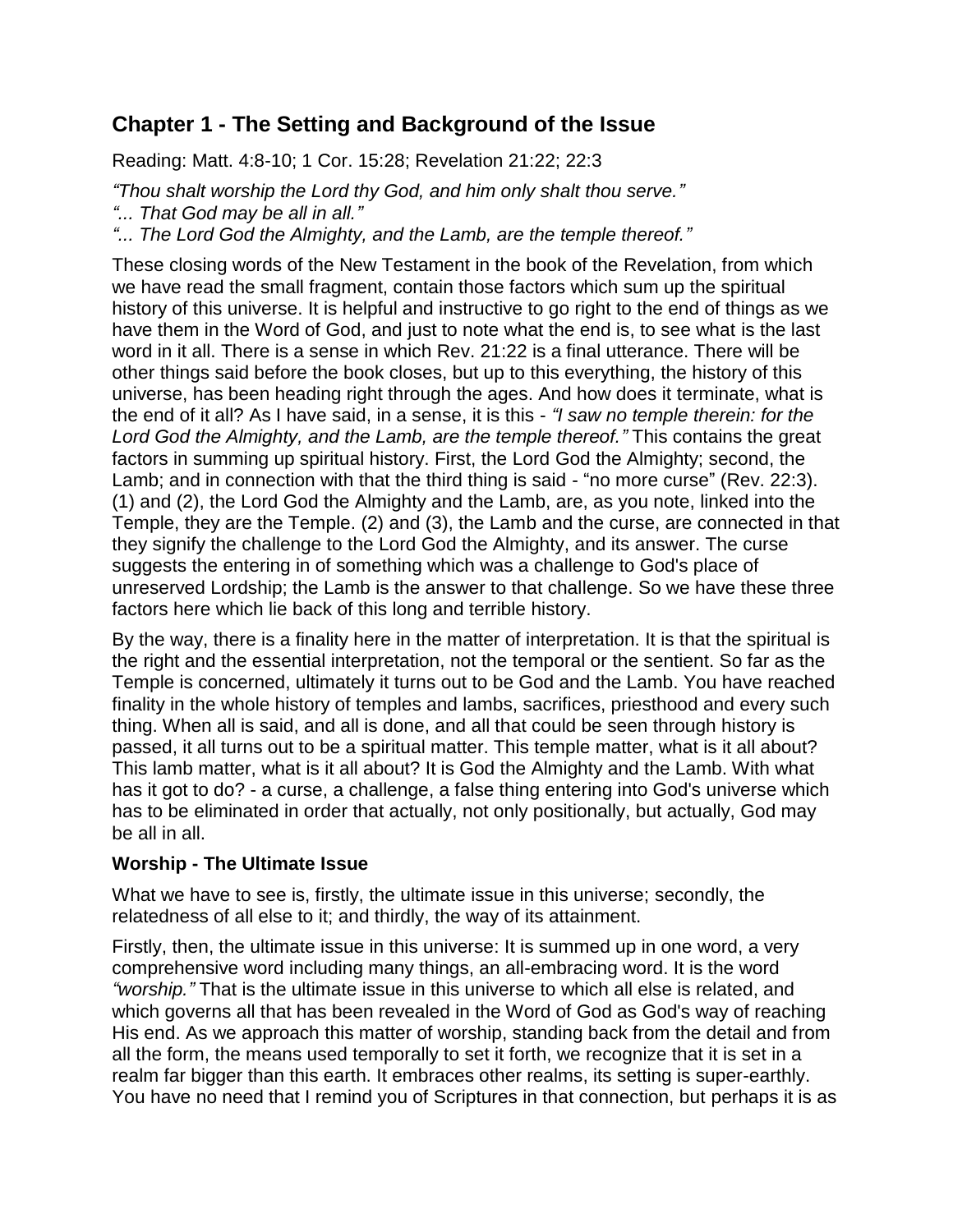well for us to keep the Scriptures well in view. You will call to mind those extraordinary passages such as in Ezekiel 28.

*"Son of man, say unto the prince of Tyre, Thus saith the Lord Jehovah: Because thy heart is lifted up, and thou hast said, I am a god, I sit in the seat of God, in the midst of the seas; yet thou art man, and not God, though thou didst set thy heart as the heart of God; behold, thou art wiser than Daniel; there is no secret that is hidden from thee; by thy wisdom and by thine understanding thou hast gotten thee riches, and hast gotten gold and silver into thy treasures; by thy great wisdom and by thy traffic hast thou increased thy riches, and thy heart is lifted up because of thy riches.... Moreover the word of Jehovah came unto me, saying, Son of man, take up a lamentation over the king of Tyre" (note the change - not the PRINCE of Tyre now) "and say unto him, Thus saith the Lord Jehovah: Thou sealest up the sum, full of wisdom, and perfect in beauty. Thou wast in Eden, the garden of God; every precious stone was thy covering, the sardius, the topaz, and the diamond, the beryl, the onyx, and the jasper, the sapphire, the emerald, and the carbuncle, and gold; the workmanship of thy tabrets and of thy pipes was in thee; in the day that thou wast created they were prepared. Thou wast the anointed cherub that covereth: and I set thee, so that thou wast upon the holy mountain of God; thou hast walked up and down in the midst of the stones of fire. Thou wast perfect in thy ways from the day that thou wast created, till unrighteousness was found in thee. By the abundance of thy traffic they filled the midst of thee with violence, and thou hast sinned: therefore have I cast thee as profane out of the mountain of God; and I have destroyed thee, O covering cherub, from the midst of the stones of fire. Thy heart was lifted up because of thy beauty; thou hast corrupted thy wisdom by reason of thy brightness: I have cast thee to the ground; I have laid thee before kings, that they may behold thee.... All they that know thee among the peoples shall be astonished at thee: thou art become a terror, and thou shalt nevermore have any being."*

That is one; you are familiar with another in Isaiah 14.

*"How art thou fallen from heaven, O daystar, son of the morning! How art thou cut down to the ground, that didst lay low the nations! And thou saidst in thy heart, I will ascend into heaven, I will exalt my throne above the stars of God; and I will sit upon the mount of congregation, in the uttermost parts of the north; I will ascend above the heights of the clouds; I will make myself like the Most High. Yet thou shalt be brought down to Sheol, to the uttermost parts of the pit. They that see thee shall gaze at thee, they shall consider thee, saying, Is this the man that made the earth to tremble, that did shake kingdoms; that made the world as a wilderness, and overthrew the cities thereof; that let not loose his prisoners to their home? All the kings of the nations, all of them, sleep in glory, every one in his own house. But thou art cast forth away from thy sepulchre like an abominable branch, clothed with the slain, that are thrust through with the sword..."*

If we wanted more, we could go to the book of Daniel, to which we may refer again. You remember those extraordinary statements about Daniel praying for three weeks, and that from the first day that he set his heart, archangels were set in motion to fulfill his prayer, and they were withstood by world rulers of this darkness, principalities in the heavens. Or we might just put in the whole book of Job - which is not fiction. It is all of a piece with this great drama in the realm of things spiritual. Again, we should come to our Lord, and find that immediately He moved into the realm of spiritual things, full of the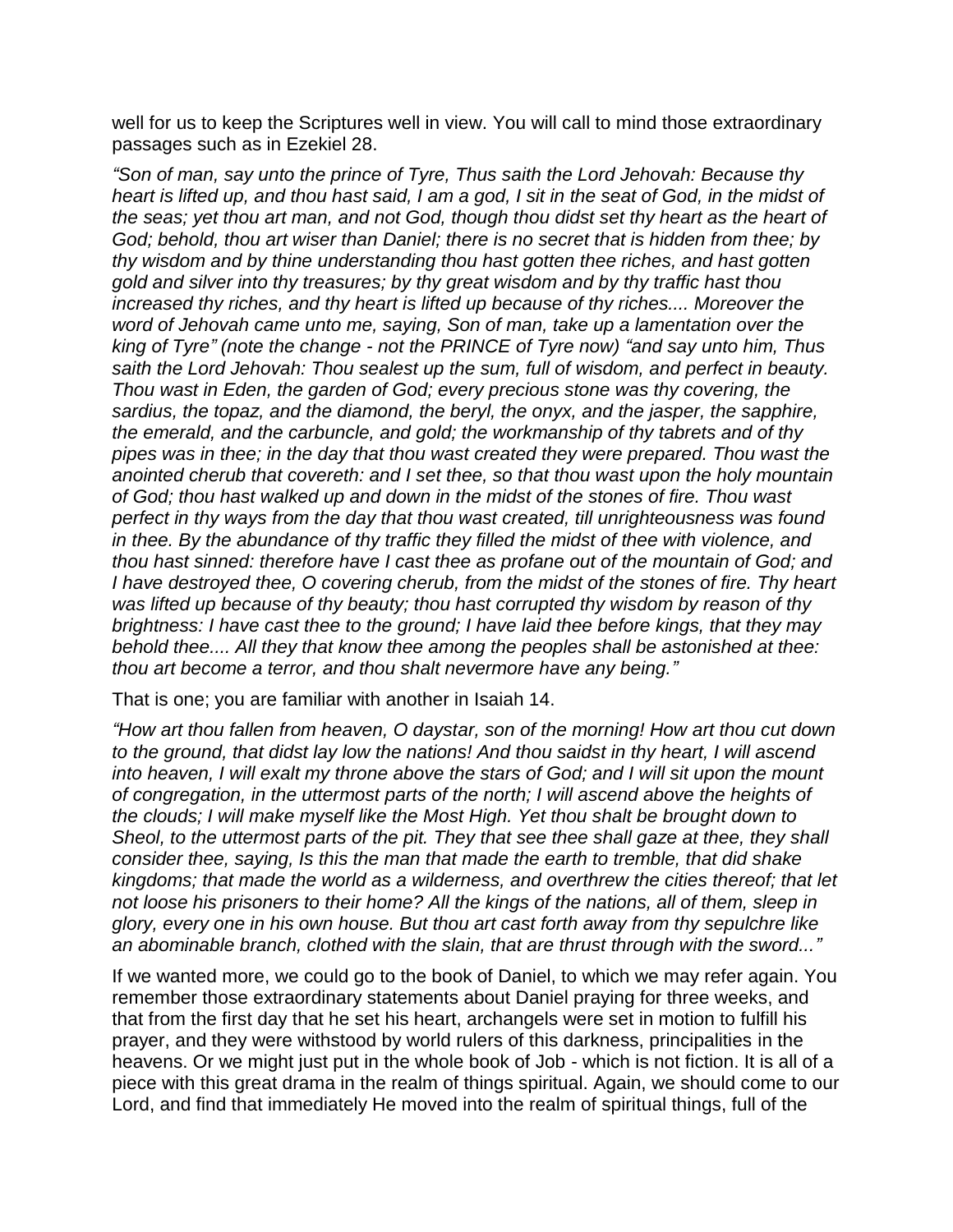Holy Ghost, which constituted Him one to fulfill essentially spiritual purposes - that is the object of the gift of the Holy Spirit, to constitute for spiritual work - endued with the Holy Ghost, immediately He met the prince of spiritual realms. But the point for the moment is this. In Matthew's record, that spiritual foe, the Devil, started through His body, where he started with the first Adam. Failing there, he moved to his soul, and was defeated there; but fully and finally the object comes to light as he tried to get in through His spirit, and the one word connected with spirit is worship, always. *"... If thou wilt fall down and worship me.*" He has got right to the citadel of man - worship in the spirit. So he assailed finally His spirit, showing that that was, after all, the object of the whole campaign; worship in the spirit, or by the spirit. We might do well to stay and think quietly about that. It is not part of our subject for the moment, but just keep it pigeon-holed. How the Devil tries to get at the ultimate thing through other channels, through the body, through the soul, to capture the spirit with a view to installing himself as God, to be worshiped!

Or we might again pass on to Paul, and listen to those familiar words about principalities and powers, world rulers of this darkness, hosts of wicked spirits in the heavenlies; all this, with all that the book of the Revelation holds on the matter, indicates the setting of this issue, this ultimate, consummate issue. It is in the realm of things spiritual. It is in a far bigger realm than the mere earthly. It embraces a vast range, goes right out to the heavens; that is where it is set - worship in the universe, and it is essentially spiritual. *"God is spirit; and they that worship him must worship in spirit and truth"* (John 4:24). *"Such doth the Father seek to be his worshippers." "I saw no temple therein; for the Lord God the Almighty, and the Lamb, are the temple thereof."* This is what it is all heading up to, *"that God may be all in all."* That statement in 1 Cor. 15 is a very enlightening statement. It speaks about the Son having all things put in subjection under Him, and it says, that when all things are put in subjection under Him, it must exclude the One Who puts them in subjection under Him. They must be put by somebody, and therefore that somebody must be excluded, remain outside, alone. So the complete statement is - *"When all things have been subjected unto him, then shall the Son also himself be subjected to him that did subject all things unto him, that God may be all in all."*

And the significance is this; you have there, in that small fragment, the whole conception and idea and meaning of sonship. Here I am not going back again over those words *"child"* and *"son";* you know the difference by now. The word *"son"* in the Scriptures is a full thought, a much bigger thought than *"child";* it is a child full-grown. Recognizing that, what is the object of sonship? Here it is. It says quite plainly that the whole object of sonship is to secure God's universal rights unto Him in man. Sonship has fulfilled its purpose when God is all in all. In sonship all God's universal rights are secured to Him in man, and that not only positionally but actually. Positionally, God is all in all, but actually He is not yet that in you and me, in the creation. The Spirit of sonship is seeking to bring that about; we are called unto the adoption of sons with a view to God's securing all His universal rights in worship. We are in a tremendous business when we become possessors of the Holy Spirit. Linked up with receiving the Holy Spirit is the ultimate purpose of this universe, and we, of course, come into that immense conflict which has raged since that undated time when God's place of supreme and undivided worship was challenged by this one of whom we read. At that time, conflict entered into God's universe and it came down on to this earth. At that moment, the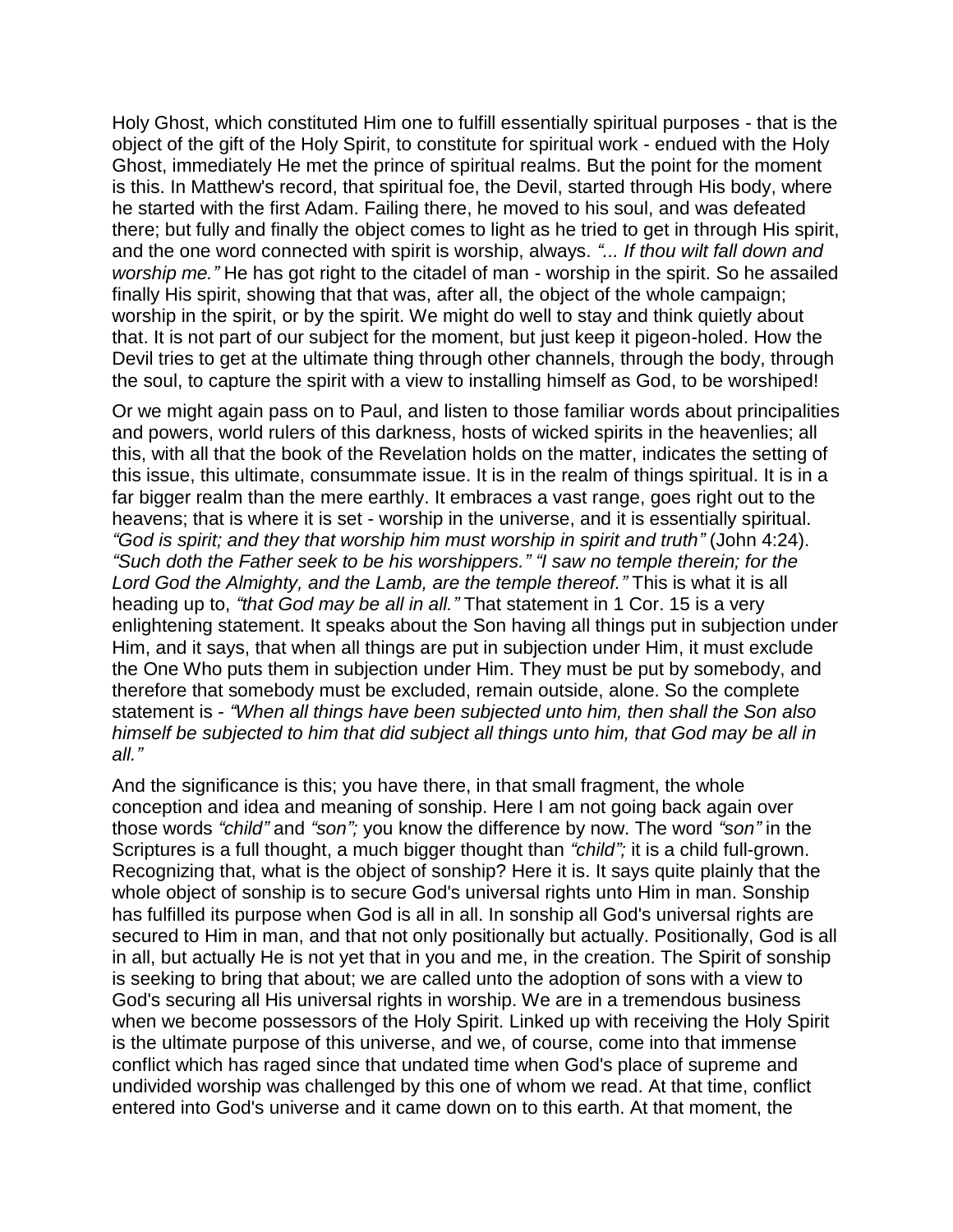question arose - Who is going to be worshiped? Who is going to be the *ALONE OBJECT* of worship, to who alone is everything to come?

## **The Cosmic Conflict**

That is a far more acute question than it sounds to be. Of course we worship God! Ah, but do we? That is pressed right down to the innermost secrets of our being. That will have to be looked at more closely when we come to see how everything is related to this issue. It is the issue of the book of Job, to which we have referred. The one question standing out in that book, over all that is taking place, is this, Who is going to be worshiped? Is there any way or means at all open to Satan, by which he can turn a man away from God? Then he will exploit it. So all Job's domestic affairs come into the realm of a great cosmic conflict; all his physical, bodily affairs move right out of the mere significance of a man on this earth; all his relationships and friendships become involved in this terrific battle. Oh, the darts and arrows, satanic assaults striking upon his soul; doubts, questions, fears, all about this one thing - Is God going to come out supreme in this man's spirit or is the Devil? Who is going to be the alone object of worship? *"In all this Job sinned not"* (Job 1:22) is the verdict. You read many things; you say, Surely that is wrong, he ought not to have said that! Listen to God - *"In all this Job sinned not."* These pious friends said many things, lovely things, so true philosophically - *"Ye have not spoken of me the thing that is right, as my servant Job hath"* (Job 42:7) was God's verdict. It is not what we say under stress, it is not the doubts and the fears that rack our souls at times of terrific pressure: it is down in our spirit - do we hold on to God, do we believe God, can we curse God? *"There shall be no more curse." "The Lord God is the temple."* Worship and the curse cannot go together. When you come to the final issue, the Lord God and the Lamb are the temple, there is no more curse. Perhaps you do not follow that, it sounds a remote thought, but it is principalities we are dealing with and this is the thing we are in. I am only dealing with the background of things in this meditation. We come very near in practical life later on.

You can embrace everything and gather it up into this one question; it is the one thing that runs right through the spiritual history of this universe; it is the one thing which lies behind all that is taking place on this earth. There is only one thing. There is nothing here of two realms that you might call secular and spiritual, no two realms in this universe, it is spiritual altogether. If you have not recognized, even in the blatant history of the past six years, that spiritual factors have been predominant, you have missed the whole thing. It has been a most remarkable display of spiritual principalities during these years. God is going to uncover the meaning of this world's history and in the end it will be more patent than ever that it was spiritual. It is a spiritual thing that is happening. You cannot touch anything in this universe and get outside of spiritual issues. There is a spiritual issue bound up with anything and everything. You cannot put these things in water-tight compartments. The simple issue is this - worship. Do not just have narrow ideas of worship. Worship is not merely singing hymns, bowing heads, saying prayers, coming together in "public worship." Get behind all that. It is the question which arises with us continually, all the way through our lives, in every connection. What place has God in this, where does God come in? How does Satan stand to get an advantage here? It only needs two Christians divided against one another to raise this whole issue. How much is Satan getting out of this? A lot! Then it is my worship to see that this thing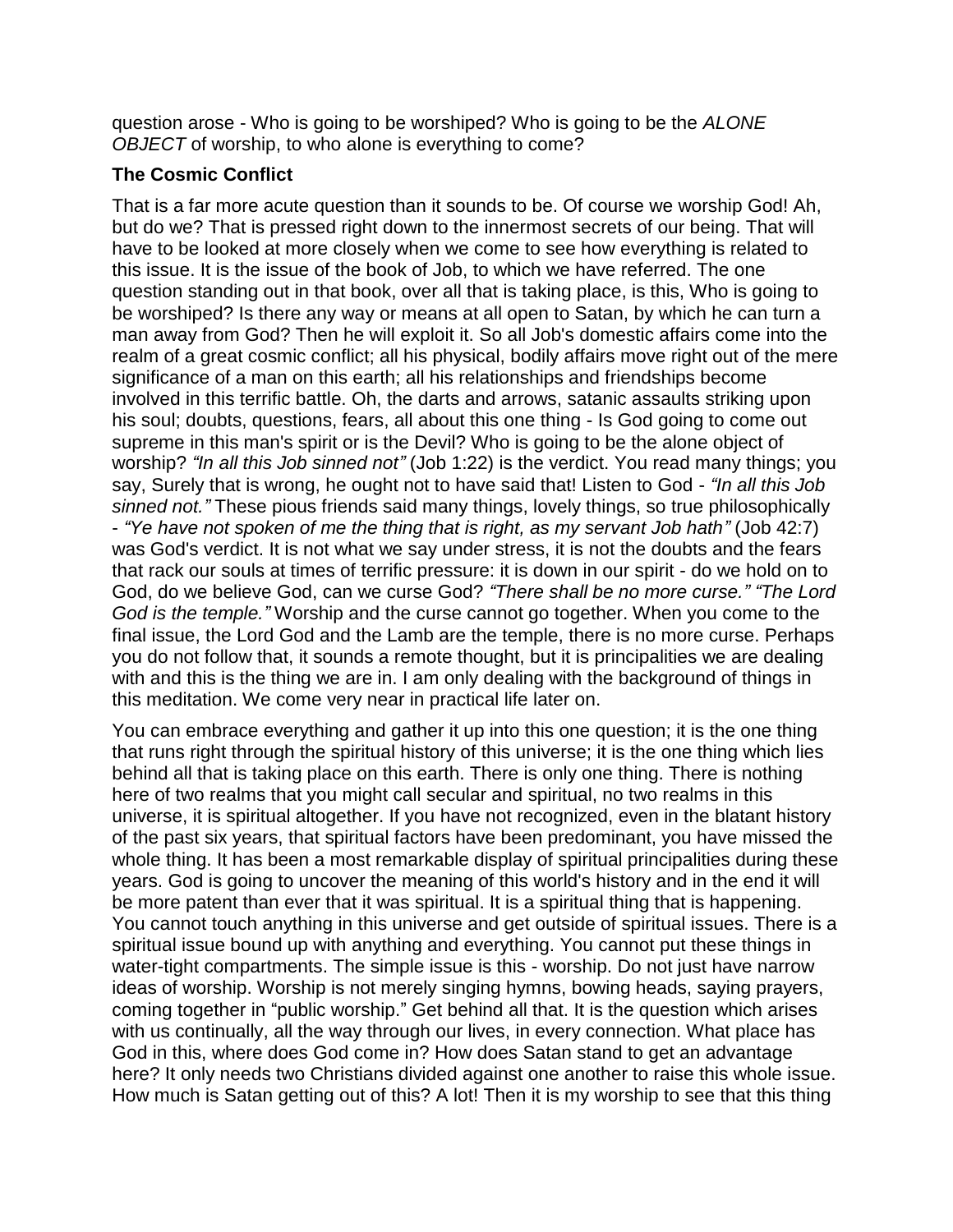ends; ending this is worship to God and giving God His place. It touches everything. What I feel so much in my heart needs to come home to you and to me is the tremendous significance of our lives, as being in this universe. They are not little things, they are not unrelated things. They are bound up with the one thing for which the universe exists and which is governing the whole course of the spiritual history of this universe. Who is going to be worshiped alone, without reserve, without dividedness, without question, without rival and without grudging? - whole-hearted, unquestioning worship! It is an attitude of heart, it is a position of life, and all that is in the Bible is simply gathered into this.

Oh, this question of worship is such a battle, is such a conflict, and anything that has to do with things being brought God-ward, and more God-ward, is going to be withstood and fought up to the hilt. The whole course of this opposing activity is to draw away from God; and God plants something right down in the midst, the course of "away-ness" from God is challenged, and upon that this storm breaks. That is saying, No, not away from God, but unto God. *"Now unto him..."* That is what we are in this universe for as God's people, and it is standing against something, very often against something in ourselves as well as outside. If the Lord's people only recognized this more fully, were more alive to it, how much greater would be the meaning in things. Take our hymn singing. Why do we sing hymns? Just to open the service? "Let us open our meeting by singing," "let us begin our service by singing" - a part of the program? Would it not be better to say, "Now, let us challenge the Devil and put God in His place by singing"? If it were like that we would not sing many things that we do sing, and we would sing some things with very much more meaning. Our spirit would come in it, we should worship in spirit. So it would be in every other part; especially in that central act of the Church's life, the Table of the Lord. It is worship! What meaning would come into it! What value there would be in it if it were taken out of the realm of "Holy Communion" as an ordinance, a part of the Church's calendar! This Table stands in the midst of this universe in relation to the ultimate thing. In the light of what we are doing today, we are standing across the whole course of drawing away from God on the part of the evil powers and saying, No! - the other way, unto Him!

It is not only in the Church's life, in meetings, and so on. It is our life individually in every sphere. That is why we are there. I do not want to go further now with that side because it will have to be looked at more closely a little later. All that occupies us at this time is the setting of this ultimate issue. I come back here to the passage which governs all, which from the end throws its meaning and value right back over all that has been -*"And I saw no temple therein."* To be without a temple is a terrible omission! No, not at all, *"for the Lord God the Almighty, and the Lamb, are the temple thereof."* Everything at last is gathered up in the Lord by way of the Cross, through the Lamb, Who has dealt with the curse coming in through the challenge of the enemy. There is no more curse, because the Lord God the Almighty, and the Lamb, are the temple. I think it is very beautiful to come to the end like that. The Lord God the Almighty is the temple; worship is centered in Him, not in things. He is the sum of worship, it is all in Him, and that has been brought about because of the Blood of the Lamb, the mighty work of the Cross.

Shall we leave it there for the present? It is not in the amount that is said in words, it is in the thing that is said that we shall find the real value. Recognize this, then, as one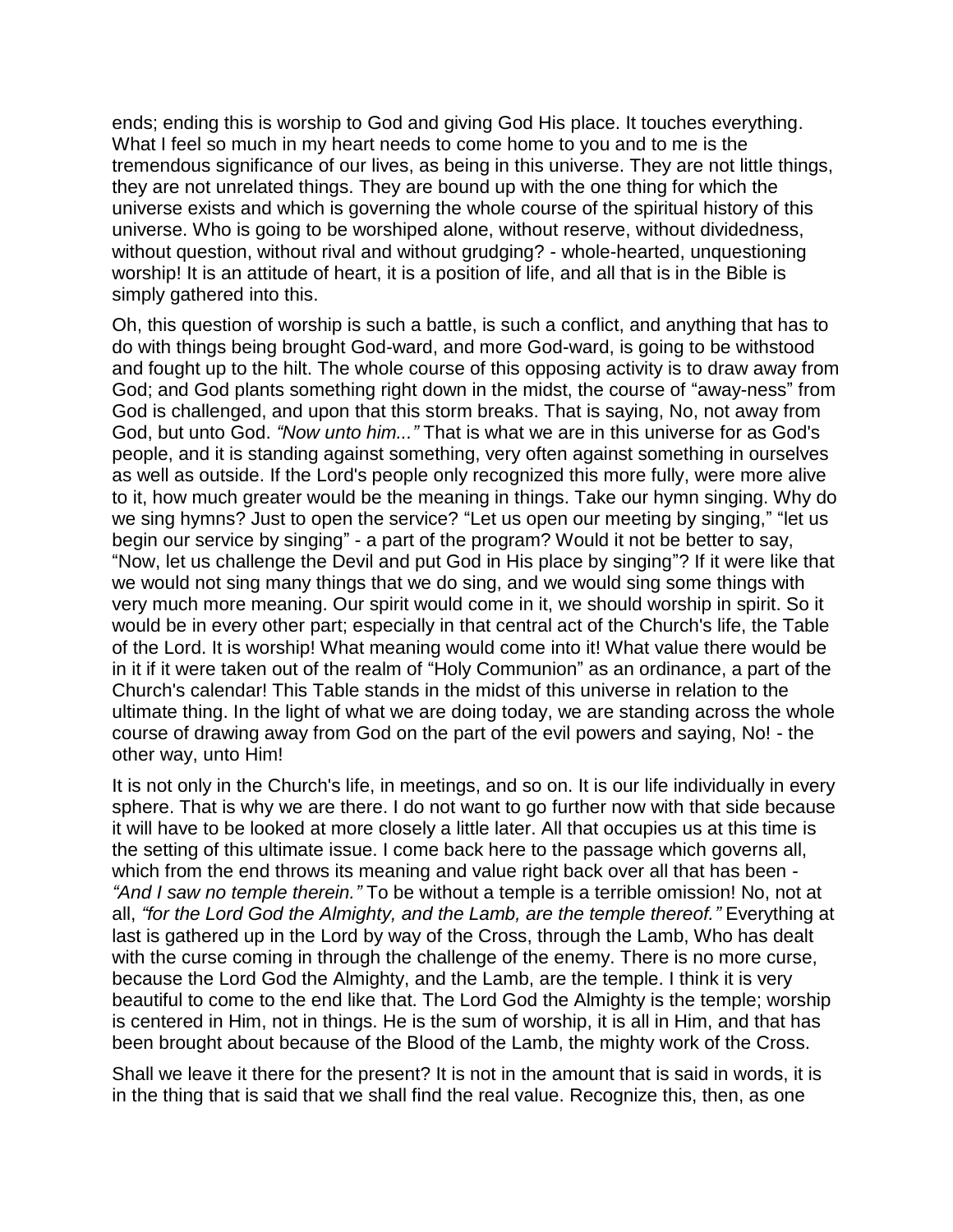thing that governs everything else. It simplifies the Bible. Go back to your Bible, and you find one thing, after all, one thing embracing, covering everything that you can think of, one issue - Who is going to have the "worth-ship" without question, without reserve? And the answering of that question involves us in the conflict. You know, or you ought to know by now, that if you are the Lord's, and you have any spiritual perception as to why you are the Lord's, and why you are here on the earth as the Lord's, you ought to know quite well that you are a marked man or a marked woman. Before you have said anything about it, you are marked. The more utter you are going to be for the Lord, the more you are marked, without asking for it or saying anything about it. Satan has real spiritual discernment. He is able, without weighing up the pros and cons, to jump to very right conclusions very quickly as to the significance of an individual. He can foresee what you are going to count for in this one issue. Therefore you are marked out as an object to be by any possible means subverted, turned away, destroyed, got out of the way, nullified. If you are going to contribute to God's being worshiped in the sense of which I have been speaking, you are involved; and remember that you never do count for the Lord in this matter, nor against the enemy, until you have received the Holy Spirit. The Devil does not mind how many people go to "public worship." It is of no account to him, in the ultimate sense, how many go to "public worship." You begin to count spiritually in this matter of really drawing toward God only when you receive the Holy Spirit. Therein is your salvation. We have the Holy Spirit Who is the Spirit of worship, Who is the power of accomplishing His end. Oh, thank God, He has determined to have the unquestioned place at last, and He has sent His Son to secure it. It will be by His Spirit that we are fulfilling this holy vocation. The power of the Holy Ghost is our salvation. The shield will be anointed and the battle will be in the power of the Holy Spirit. *"Not by might, nor by power, but by my spirit, saith the Lord of hosts"* (Zech. 4:6). So we need not be frightened, scared at the outlook and prospect. What has been said is in order that we may really see we are in something immense. Sooner or later every Christian, every young Christian, will find that he or she is in something more than just having signed a decision card to become Christ's. They will find they are in something for which they need resources beyond their own to get through. It is a great thing to understand the nature of what we are in, to have some light on this matter.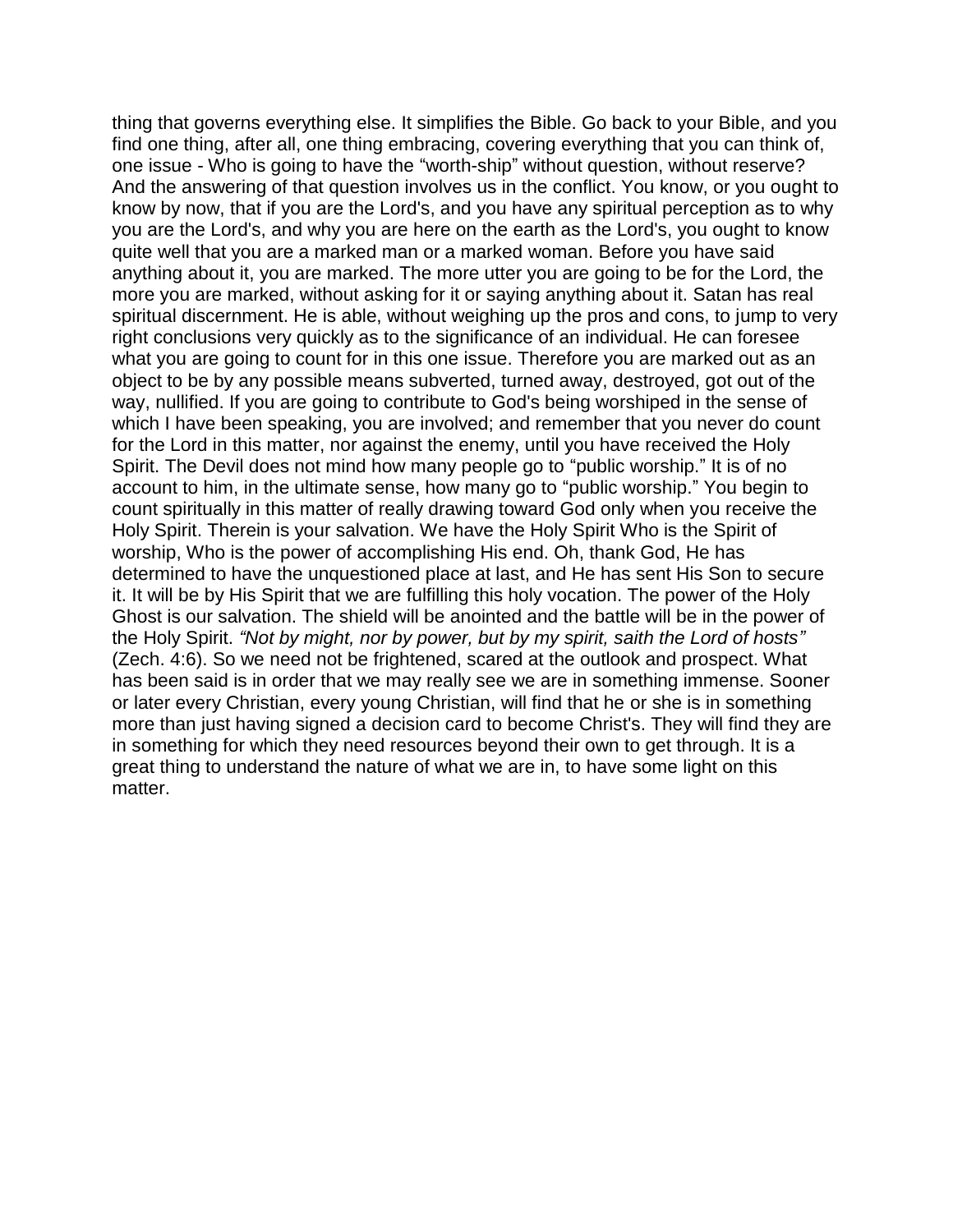# <span id="page-7-0"></span>**Chapter 2 - The Relatedness of All Else**

*Reading: Rev. 21:22; 22:3; Matt. 4:8-10; 1 Cor. 15:28*

*"Thou shalt worship the Lord thy God, and him only shalt thou serve."*

*"... That God may be all in all."*

*"... The Lord God the Almighty, and the Lamb, are the temple thereof."*

In our previous meditation, we first of all pointed out that the words in the closing chapters of the Revelation contained the three factors which sum up the spiritual history of this universe - the three factors, The Lord God the Almighty, the Lamb, no more curse. We pointed out that the Lord God the Almighty and the Lamb are linked into the temple; they are the temple, and in being so linked, they represent the ultimate issue of this universe, which is worship. Then after that, the curse and the Lamb are connected in that they respectively signify the challenge to the Lord God the Almighty, and the answer to that challenge - the Lamb. The curse is the consequence of the challenge to the unquestioned and unreserved worship of God. The Lamb has taken up that challenge of the curse and answered it, with the result that the curse at length is gone forever. The Lord God the Almighty, and the Lamb, are the temple; that is, worship is gathered up, centered in them.

We said then that the things that we have to recognize are these:

Firstly, the ultimate issue in this universe; Secondly, the relatedness of all else thereto; Thirdly, the way of its attainment.

In our previous meditation, we considered the first, the ultimate issue, which is worship. We sought to see that this matter of worship is set in a realm far greater than this earth, in a supernatural realm. Back in a dateless time and unspecified place, there arose through one a challenge to God's unique, undivided, unquestioned supremacy as the sole object of worship. We saw the result of that both in Ezekiel 28 and Isaiah 14. Then from that time we saw what we may call the cosmic conflict, that is, the super-earthly conflict in relation to the worship of God.

## **The Relatedness of the Bible**

Now we go on with this second aspect - relatedness of all else to this issue. We are getting down now away from the broad expanses, the vast ranges, to practical details. We can only indicate some of the things related to this issue, and to begin with, of course, the Bible. The Bible has a great deal of detail. There are almost countless matters with which it deals, but you can sum the whole Bible up in this one question, this one all-inclusive matter. All the separate and particular things are to be seen in the light of this worship; that is, the outgoing of everything to God, the reversing of that whole course of things which came in with Satan's activity to draw to himself. That covers the Bible and, of course, all these details and these particular things in the Bible can only be seen in their full value, as they are set in their relatedness to this one governing reality.

We just stand back from our Bible and ask the question, What is it all about? What is *THE* issue involved in it all? The answer is - *worship*; if we understand what worship is.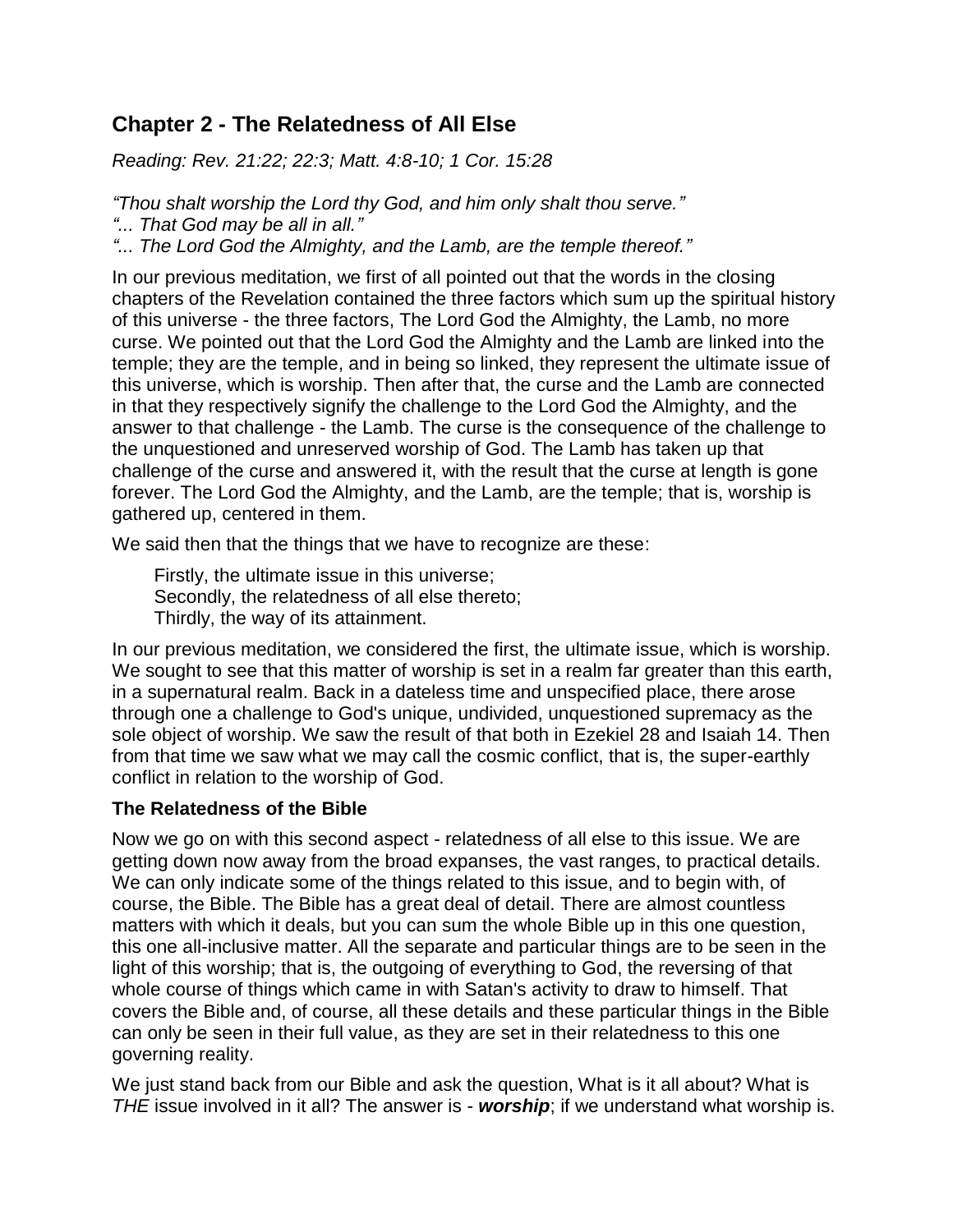The tendency of godly people has always been to take things in the Bible in themselves, and to take them apart from their ultimate relationship. For instance, doctrines have been taken as things in themselves. Salvation as something in itself; prophecy has been detached and made something in itself; Christian work is in the Bible, but again it is made something in itself; the great revelation of the Church - yes, it is true, it is Scriptural, it is in the Bible, but again it has been made something in itself; or further, the churches, that *THEY* should be *THE* things in view, something in themselves. So we might go on. The result of that tendency has been confusion, limitation, weakness and arrest. What we are saying is, that everything must be kept in line with its object. It must be kept as on a main thoroughfare to some goal, to some end; it must not be in a side street as something in itself; this company of people circling round the doctrine of sanctification, with nothing else to talk about; that company of people round the Church; the other company about something else; and they are all living up side streets. Well, all these things are really, in God's thought, a chain with an ultimate clasp, an end, an object, and that object is worship, and what God means by worship. There is nothing in God's Word which is something in itself, ends with itself, or ends with the time in which it is uttered. It may have a specific application to a specific time, but there is something more in it than a time factor. Everything that comes from God carries with it an eternal law, the essence of God Himself, timeless and universal. It is related to God, and the one thing that links everything that has come from God with God is this matter of worship.

Now we have said something that we shall all take a lifetime to prove. There is nothing in the Bible which is an end in itself. You may take anything you like in the Bible; pick it up at random. The Ten Commandments - well, of course, the Ten Commandments belong to Israel, they are Jewish, they are the law, and that is past. Not a bit of it! *"Thou shalt love the Lord thy God with all thy heart."* Does that belong to Jews only, to a certain time in the past? *"Thou shalt worship the Lord thy God, and him only shalt thou serve." "Thou shalt have no other gods before me. Thou shalt not make unto thee a graven image... thou shalt not bow down thyself unto them, nor serve them."* You have got outside the law of Israel, you are touching the rock-bottom principle; you compass Genesis to Revelation, and beyond, in that. All the other fragments of the Law, not only the Decalogue but the Law, all contain something which has to do with this ultimate question.

Marriage laws - you say, of course they are Divine arrangements for social life. Not a bit! There are the laws of business, weights and measures; there are laws of the field, agriculture. *"Thou shalt not plough with an ox and an ass together"* (Deut. 22:10). Laws concerning what you wear - "*Thou shalt not wear a mingled stuff, wool and linen together"* (Deut. 22:11). You can go on anywhere you like - just weights and measures, not two kinds of weights and measures; no two kinds of beasts working under one yoke; no two kinds of material in your garments. God does not have, in any place of His universe, room for mixture. Mixture is the hallmark of Satan's interference, and it touches this question of utter, and absolute, and unquestioned purity; worship in the beauty of holiness, no mixture, no contradiction, no confusing, no inconsistency; only one thing is in God's mind, utter, absolute, full, final, unquestioned, undivided, unreserved worship, without a doubt about it. That is the basic law of worship; and it runs through everything.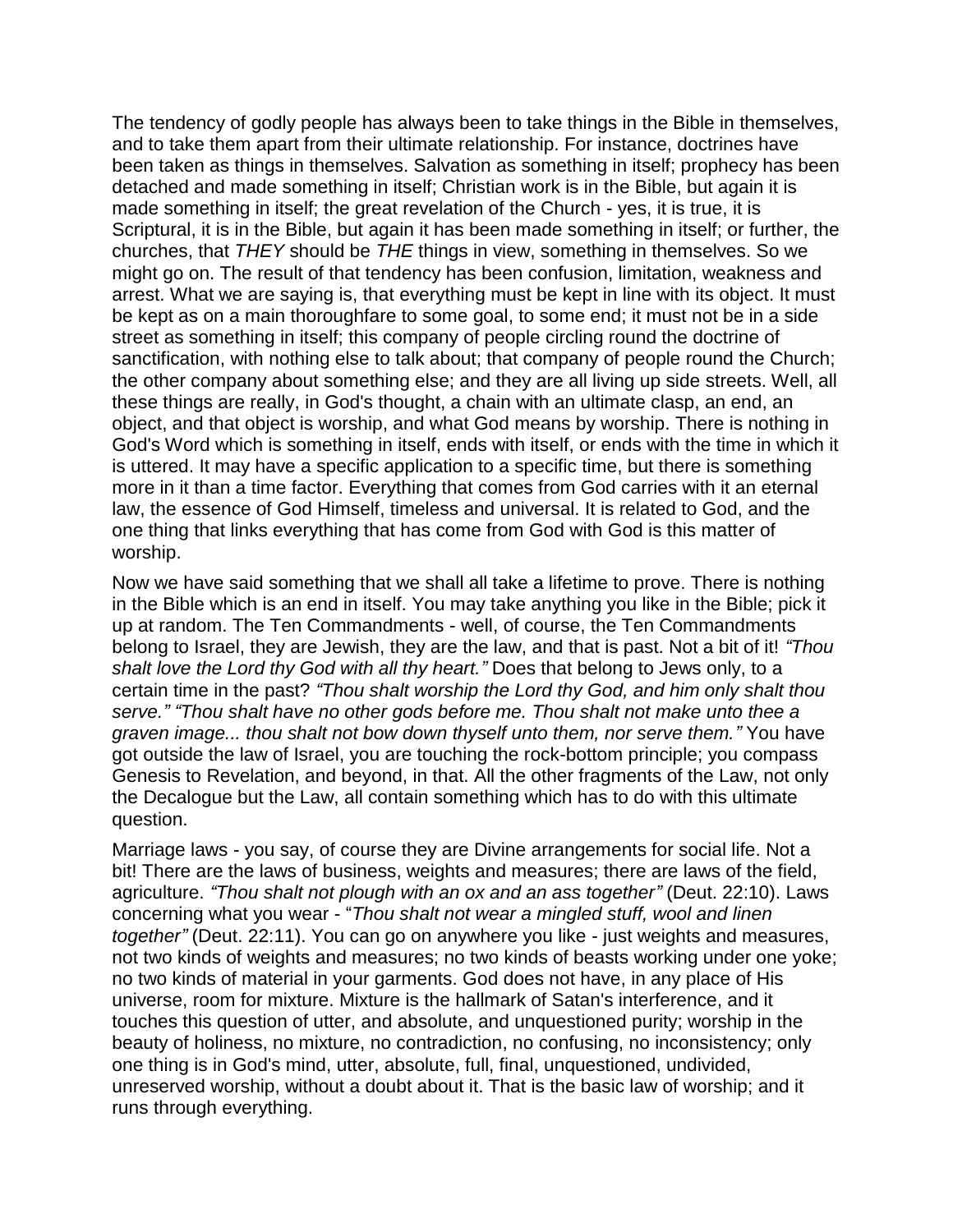The law of marriage - no mixture: The whole law of marriage was carried right through in the life of God's people. Adultery is mixing things up. There is a whole history of that with Israel. That is the trouble, and the issue of it all was idolatry. What about Balaam mixing things up? *"Who taught Balak to cast a stumbling block before the children of Israel, to eat THINGS SACRIFICED TO IDOLS, and to commit FORNICATION"* (Rev. 2:14). It is the end of it. What is the sinister deep-down movement? It is touching idolatry, it has affected the whole question of worship. Two worships in God's universe, and He will not have it.

Well you see, I have said that you can pick up the Bible anywhere and you are touching eternal principle. All leads you to this one question of worship.

Take up the Tabernacle. Everything that you can touch in that Tabernacle contains the principle of what is unto God. It is so with the temple, the priesthood, the kingdom, the monarchy, the prophets - study them. Why did Saul go out, cast off by God? Mixture! The climax of Saul's doubtful career *was "What meaneth then this bleating of the sheep in mine ears?" "The people spared the best of the sheep and of the oxen"* - the best of that which belonged to the Amalekites. God will not have it, it is mixture. Out that king must go. *"I have found David the son of Jesse, a man after my heart, who shall* do *ALL MY WILL"* (Acts 13:22). The principle of kingship is abandonment to the will of God. So the very king who is God's king, is a man who is more marked by worship than anyone else. Look at the Psalms. David had his faults, great faults, but the truth about David was that he was for the Lord, wholly unto the Lord. The Lord looked upon his heart, and saw that he had no reservation. He made mistakes, but it was not because he was in revolt against God and wanted something for himself; his heart was not divided over the interests of God.

Well, how much shall we touch and how much shall we leave? All the covenants, the covenant of the Sabbaths, the seventh day, the seventh year, the seven sevens of years, all bear down upon this matter of giving God His place, bringing God into His place, and God having His rights. I will not go further with that, we have so much ground to cover.

Satan, who is termed *"the god of this world"* (II Cor. 4:4), is active all through the Bible deceiving and, by deceit, corrupting: taking sides - afflicting where his godship and worship are not acknowledged, murdering Abel; supporting wherever he finds that he is going to get what his heart is set upon. Tempting, accusing, oppressing - what is it all about? One thing only. All Satan's antagonistic activity all his work, is with one object in view, and that object is the turning of the heart of man away from God unto himself. He will even tempt you to wrong, seduce you, and when he has done it, accuse you and, in accusing you, malign God; bring a charge against God of unfaithfulness and un-love; draw away from God; put God in a wrong light. You know how he does that under duress, strain, suffering, pressure - questioning God's love and faithfulness, and so on. He is always there on the spot at a weak moment. Well, everything we are saying is bound up with this one question and issue - the worship of God. That is the Bible.

#### **The Relatedness of Christian Life**

Let us come to the matter of Christian life. Christian life begins with what we call, comprehensively, salvation, being saved. We look at that more closely, and we speak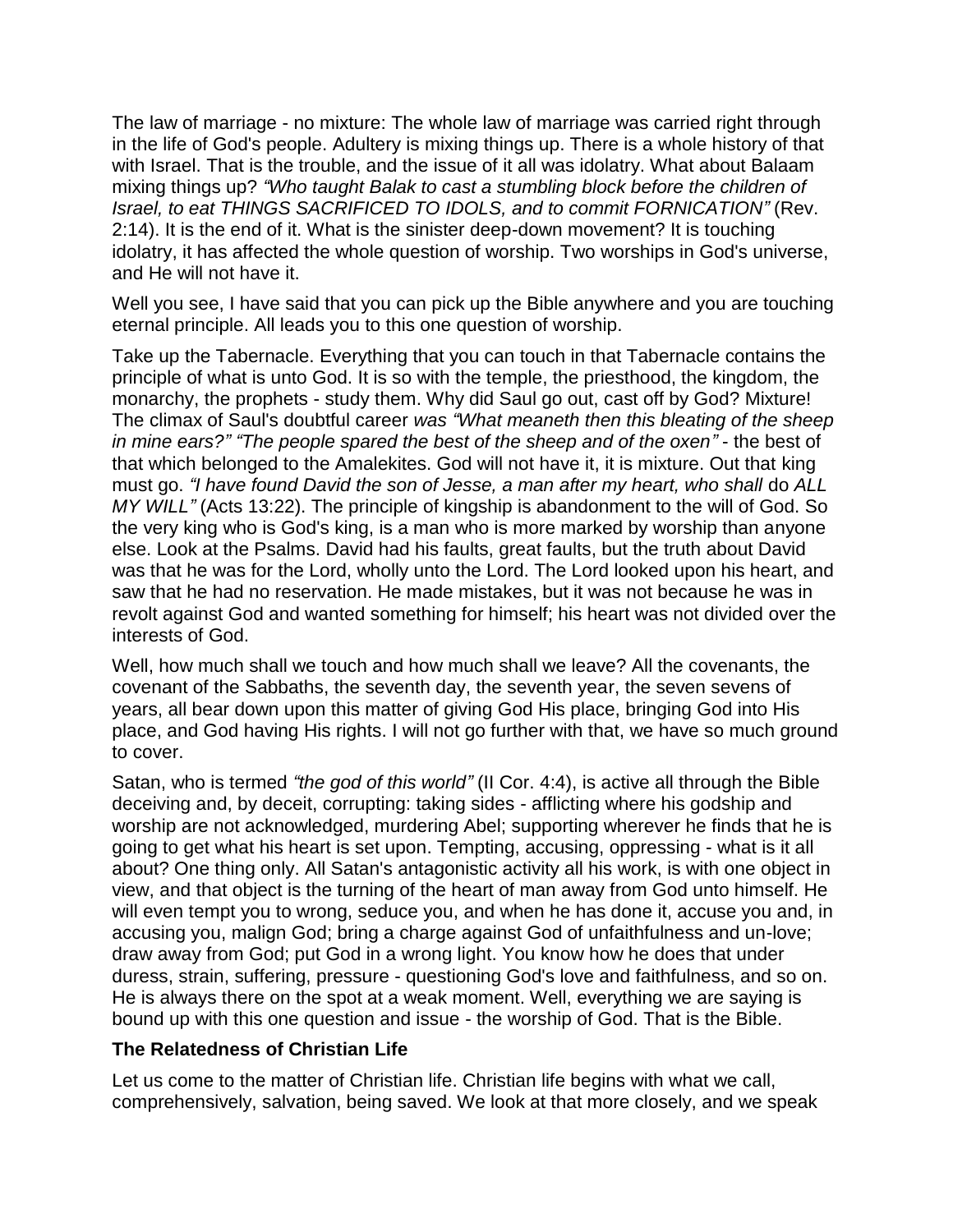about justification by faith, or righteousness through faith, the righteousness which is of God through faith. That spiritual truth throws us back to the Old Testament, the spotless lamb, the lamb without spot, without blemish. That is very blessed as our experience, as our joy, our salvation. But let us get deeper. What does it mean? Well, first of all, quite simply, it means that Satan's ground has been taken away; a situation has been brought about in which Satan has no standing. The spotless Lamb has been presented, and by faith hands have been laid upon its head, and that spotlessness has been attributed to that faith as the spotlessness of the believer, and his sin has been removed. He believes that, and enters into life and salvation. It is a tremendous thing that has been done.

The real basis of the salvation of the believer is that God has got His rights, and Satan has been robbed of them all. Now lay hold of that. That is simple as a statement. God has got His rights. What are they? Absolute incorruptibility, holiness, righteousness, purity. Satan's ground, the ground of his power, authority, which is unholiness, unrighteousness, evil, sin, has been dealt with. God has provided Himself a Lamb, and in that Lamb Satan has no place, no power, God's rights are secured in the Lamb, and Satan's rights are ruled out. That is the basic fact, but we know well enough that Satan never ceases to try to make it as though it were not so. To the end of our time, he is always seeking to bring us back on to the same ground as before, our own ground; the ground of what we are in ourselves, our own sinfulness and corruption; to have ourselves in view, and, bringing ourselves into view, to accuse our consciences, and thus to nullify the great fact of justification and righteousness through faith, to counter it; and whenever we cede him one little bit of that ground, recognize it, acknowledge it, accept it, what have we done? We have taken God's rights from Him and given the rights back to Satan.

This whole question of worship comes into the realm of suspense, there is no way through. While the question remains as to our justification by faith, our righteousness through faith in Jesus Christ, Satan is in the place of power, and we are in the place of defeat, and God is being robbed. It is something much more than just a personal matter between ourselves and the Lord, between ourselves and the devil. It is touching this ultimate question of God's rights, and all worship gets right down there. We must settle this thing, and we must not open up the matter as a matter for questioning; it must never arise as a matter of question that through faith in Jesus Christ we are justified, and righteous before God. Satan can keep his battle going in us, continual conflict between ourselves and God, while we allow a question to arise in this matter. He is getting at the ultimate thing. When you come to the end, where this question of worship is fully and finally settled, it is this - *"The Lord God the Almighty, AND THE LAMB, are the temple thereof."* Worship unquestioning toward God is related to the Lamb. God gets everything through the Lamb; Satan loses everything through the Lamb.

My point is this, that salvation, in its initial sense as well as in its continuous enjoyment, justification, righteousness by faith, is bound up with this ultimate issue of God having an unquestioned place, getting all His rights. Salvation is not an end in itself, getting people saved, converted, signing cards and so on. That is small; it is good, it is right, it works, but it is so small in the light of the immense issue that is involved. You understand why souls are so hardly won, why such a battle rages around the securing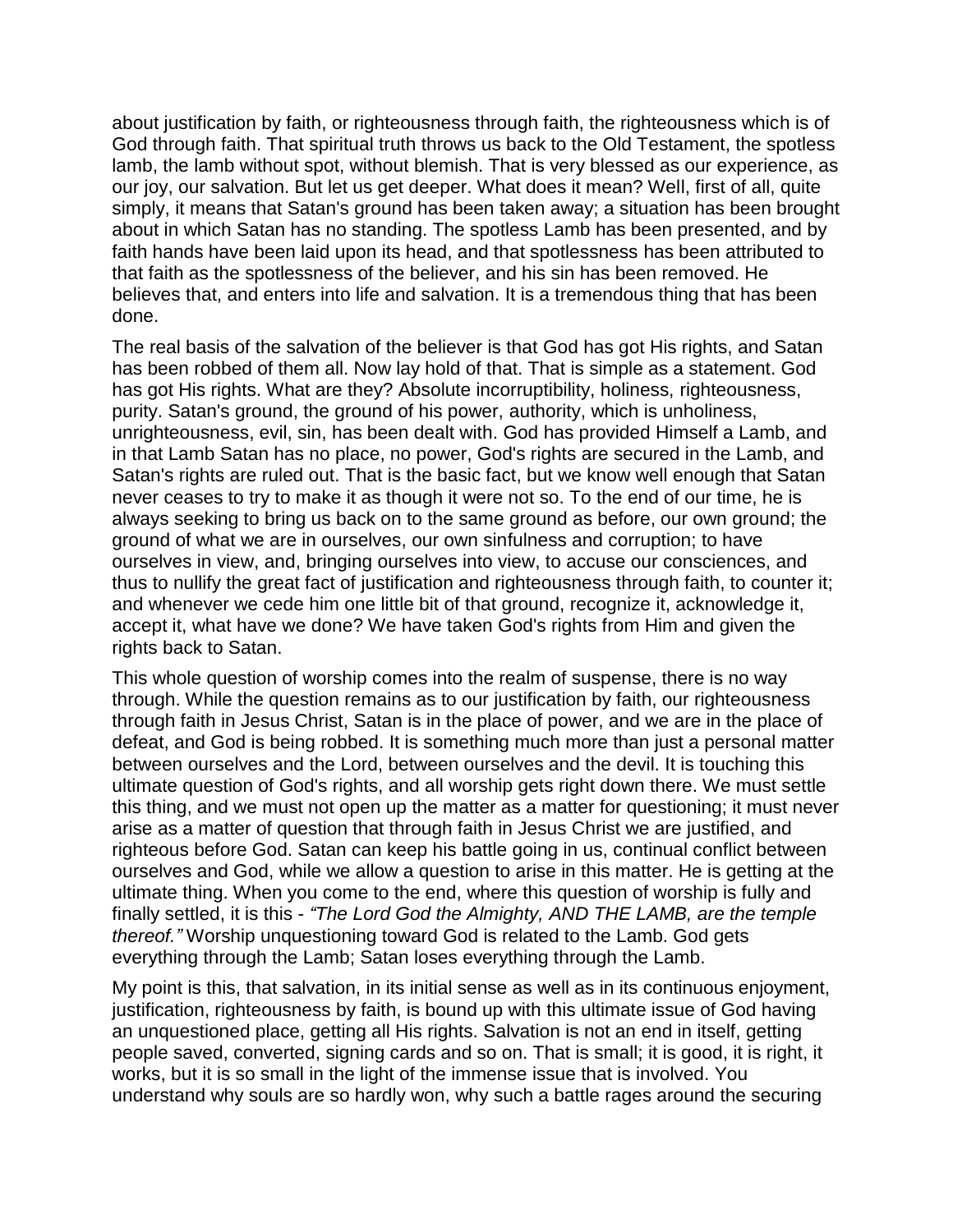of one true believer. Satan will do anything to put them in a false position, in a false faith, in an assumed conversion, and he will fight tremendously against the reality of a real, downright, central regeneration, because he stands to lose all his ground, and God to get all His. It is a big thing that is bound up with the salvation of a single soul. This is a conflict. We are drawn into it when we have a concern for men's souls. They are not just going to be handed over by asking, if they are worth anything to the Lord.

And what is true of salvation is true in the matter of sanctification, or its alternative word - consecration. What is it? It is being set apart for the Lord and it is connected with worship; consecrated, sanctified, set apart *FOR THE LORD.* You know quite well that in the Old Testament, worship and service always went together. It is everything for the Lord, the whole for the Lord. Why preach sanctification, why be concerned about consecration to the Lord? For this very reason, that the ultimate issue of the universe is bound up with that. The opposite of real consecration, real sanctification, is a defeated life, Satan having a part and God having a part, things belonging to one kingdom and things belonging to the other being mixed up, and God says you cannot. *"Ye cannot serve God and mammon"* (Luke 16:13). *"Ye cannot partake of the table of the Lord, and of the table of demons"* (I Cor. 10:21). It cannot be done. It is not just the things, it is what lies behind, the god of this world holding away from God by the things of the world. That is obvious, too obvious even to mention.

#### **The Relatedness of Christian Experience**

Come to the matter of Christian experience; being in the hands of the Lord, under the government of the Holy Spirit; being trained, being educated; through training, discipline, spiritual education, being perfected; being brought to the place of cooperation with God. What lies behind spiritual education? Look at every fragment and phase of your spiritual education, the way the Lord deals with you, and leads you; the history that there is with God lying behind. What is the outcome of it all? Suffering, trial, perplexity, adversity, and all that which goes to make up our Christian experience - and there is so much of it - what is the outcome of it all - God has His way? Let us look at ourselves, the way we have with God, the way He has taken us through the depths; through suffering, affliction, trial and difficulty, sometimes to the point almost of despair, like Paul, despairing of life, having the sentence of death. But what is the result? If the Lord has His way, is it not that He has a larger place, and the enemy a much smaller place through it all? That is the marvel of it all. Sometimes when you are going through it, you come to a rock-bottom experience, as you think, and you feel the devil is going to gain, the Lord is losing. But when you come up out of it, the Lord has much more ground, He has something more that He can work upon. What He has done is to get rid of a lot that was in His way. Suffering is a great purger. Christian experience is all with one object in view, where the Lord is concerned, in His dealing with us as He does. It is worship, worship in this sense, that God is coming into His own and Satan is losing ground. We have often feared that it would be just the opposite, while we were going through it, but God is faithful and it does work out to a larger measure of the Lord.

#### **The Relatedness of Christian Service**

I must close on one final note - the matter of Christian service. We have already said that in the Old Testament service and worship were synonymous. *"Let my people go,*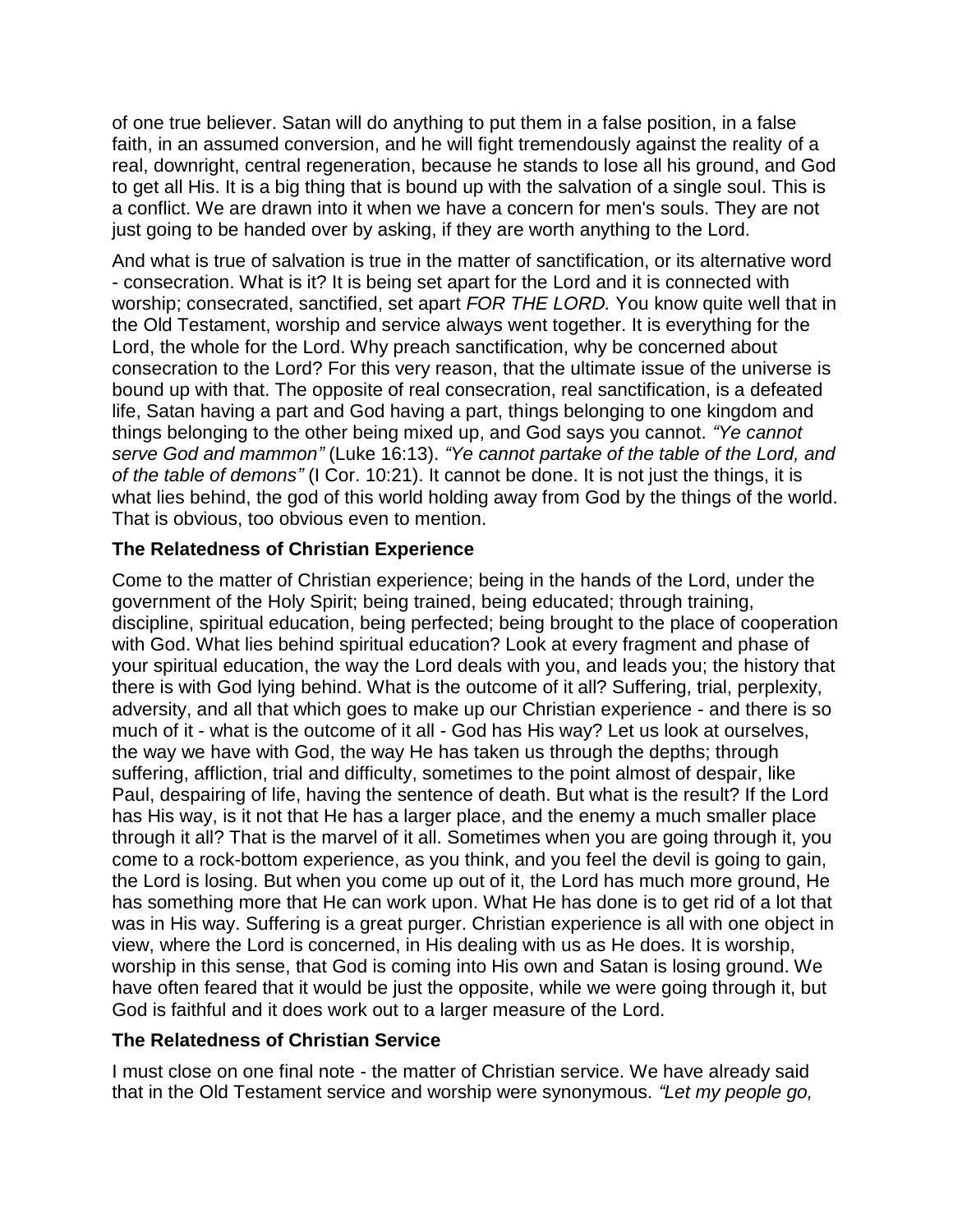*that they may serve me"* (Ex. 7:16). That statement, as you know, was linked up with the demand that they took their cattle for sacrifices, that they might worship the Lord. Worship was the service, and what I am concerned about is just this, that we recast our whole idea and conception of Christian work or service.

We have the idea that doing a lot of things in this way, that way, and another way, is the service of the Lord, and I want to say with strength and emphasis that all service to the Lord is determined, in its value, by how much more the Lord really gets of a place *FOR HIMSELF* in spiritual reality, and not how many things we do, both in number and kind. The heart, the very core of service is worship; which means that God gets an enlarged place and Satan loses ground. Judge all service by that - not by the things done, but by the spiritual issue, that there is something more coming to the Lord. I know that sounds so simple as to hardly warrant the emphasis. But get into the places of service. Evangelization; what is the object of evangelization? Ultimately, with God, the object of evangelization is that there shall be more of God in this universe and more for Him. It is not just something in itself, to get people saved. Are we quite sure that all that is being done along this line of evangelization is really and truly bringing God into the situation, that there is something there that is so much of God that Satan has to reckon with God? That is how it was in the New Testament. Strangers coming in fell down and said, God is among you! Ananias and Sapphira found that they could not deceive God; they were dealing with the living God, and it is a terrible thing to fall into the hands of the living God; God is here. That is the essence of worship, that is the nature of service. Evangelization - bringing God in and securing unto God His place and His rights. The testimony is for that; both individual and corporate testimony is for that.

Why companies? Why the churches? Because it is the New Testament order? That is not it, that is superficial. The churches are here as meaning in very reality, in spiritual intent, that God is here. God has not been put out of His universe, He is here. He can be met here; He can be known here; He is here, for or against. A local church, a corporate testimony, is essentially for that. All its activities are unto making that effective. Is mutual edification something in itself? Not at all; it is for building up a larger measure of the Lord. All its activities are for that - the increase of the Lord, the increase of God in Christ. The whole question of fellowship is that; not just to have a good, social, Christian time, a happy time together with those who are of like mind. Fellowship is a terrific thing in the spiritual realm. I use that word advisedly. Spiritual fellowship is a terrific thing amongst the unseen forces. Unto God it is a wonderful thing, a glorious thing*. "Behold, how good and how pleasant it is for brethren to dwell together in unity"!*  (Psalm 133:1). But it is an object of Satan's most bitter hatred. Through the ages, one thing upon which he has concentrated has been to destroy the fellowship of the people of God, because it is in that fellowship that God is found so richly, so livingly. Fellowship is not just a nice thing that you can bring about by discussion and agreement. It is something that has to be wrought by the Holy Ghost, something so wrought by the Holy Ghost that Satan cannot undo it. It stands the test, it goes through the storms, it is a marvelous thing, and, in the end, it is a miracle when brothers and sisters are, through all the testing and the assailing and all the working of the devil, found still together in the love of the Spirit. It is a mighty testimony to the Lord, and it is worship. There is something of worship in the real spiritual fellowship of God's people; not in what we say, but in our love, our mutual love, there is worship to God, things are coming to the Lord.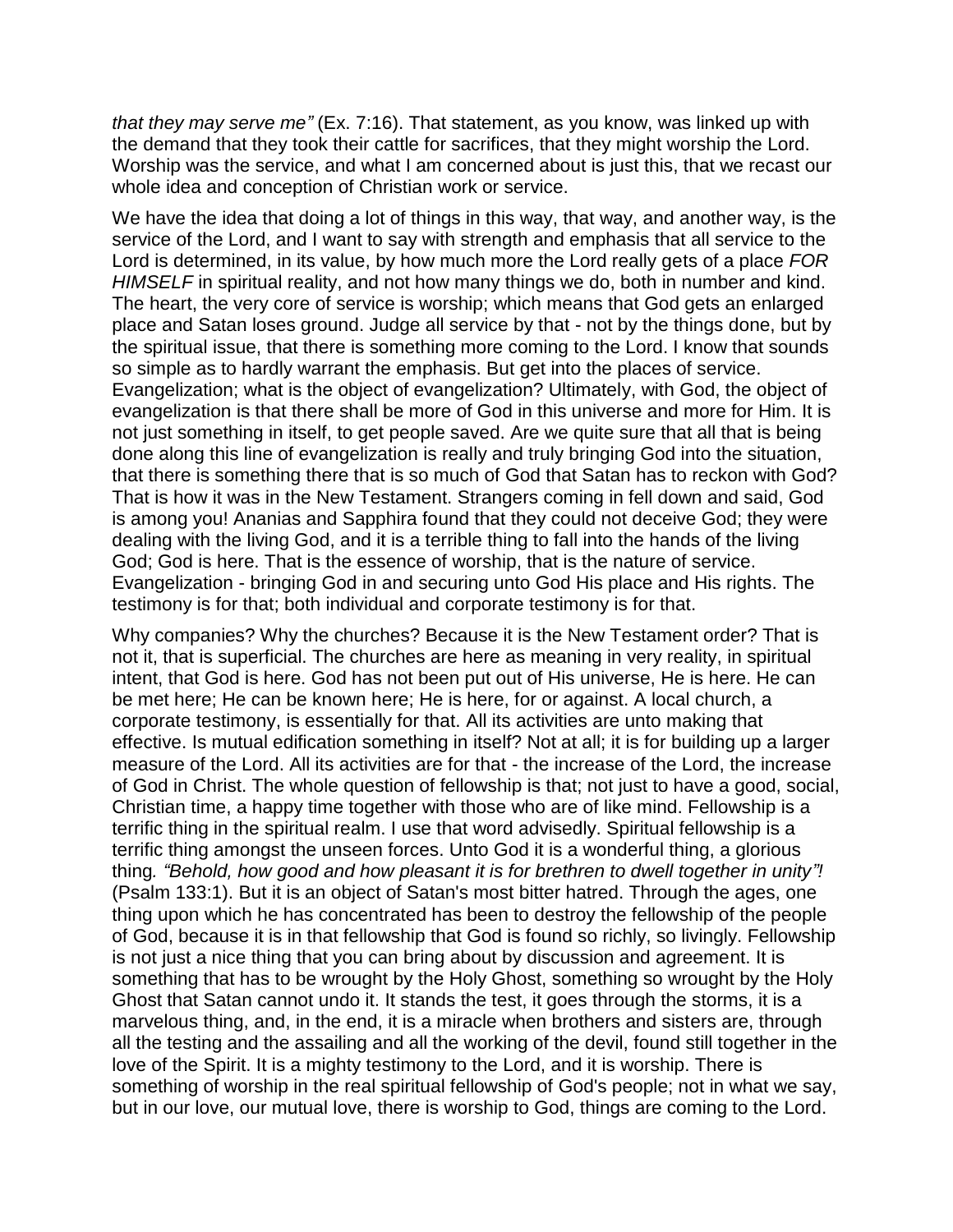Well, there we are going to stop for the present. I trust we are able to see one thing at the back of all the details, all the things, one tremendous issue which has to govern; we have to allow it to govern, we have to make it to govern. When we meet things, we have to ask this question - Is Satan going to get something out of this, is this calculated to serve him, to yield to him what he is after? Then, by the grace of God, we will deny him that. What can the Lord get out of this, how much can the Lord get? Oh, that we might have grace always to have that as a governing thing - What can the Lord get out of this? - and take it up in the light of that question, not what we stand to gain or lose, but what does the Lord stand to gain or lose? That is the spirit of worship, and in the end, blessed be God, because of the work of the Lamb, there will be no more curse, but God Himself, the Almighty, and the Lamb, will be the temple, and there will be no question as to who is the object of the worship of this universe.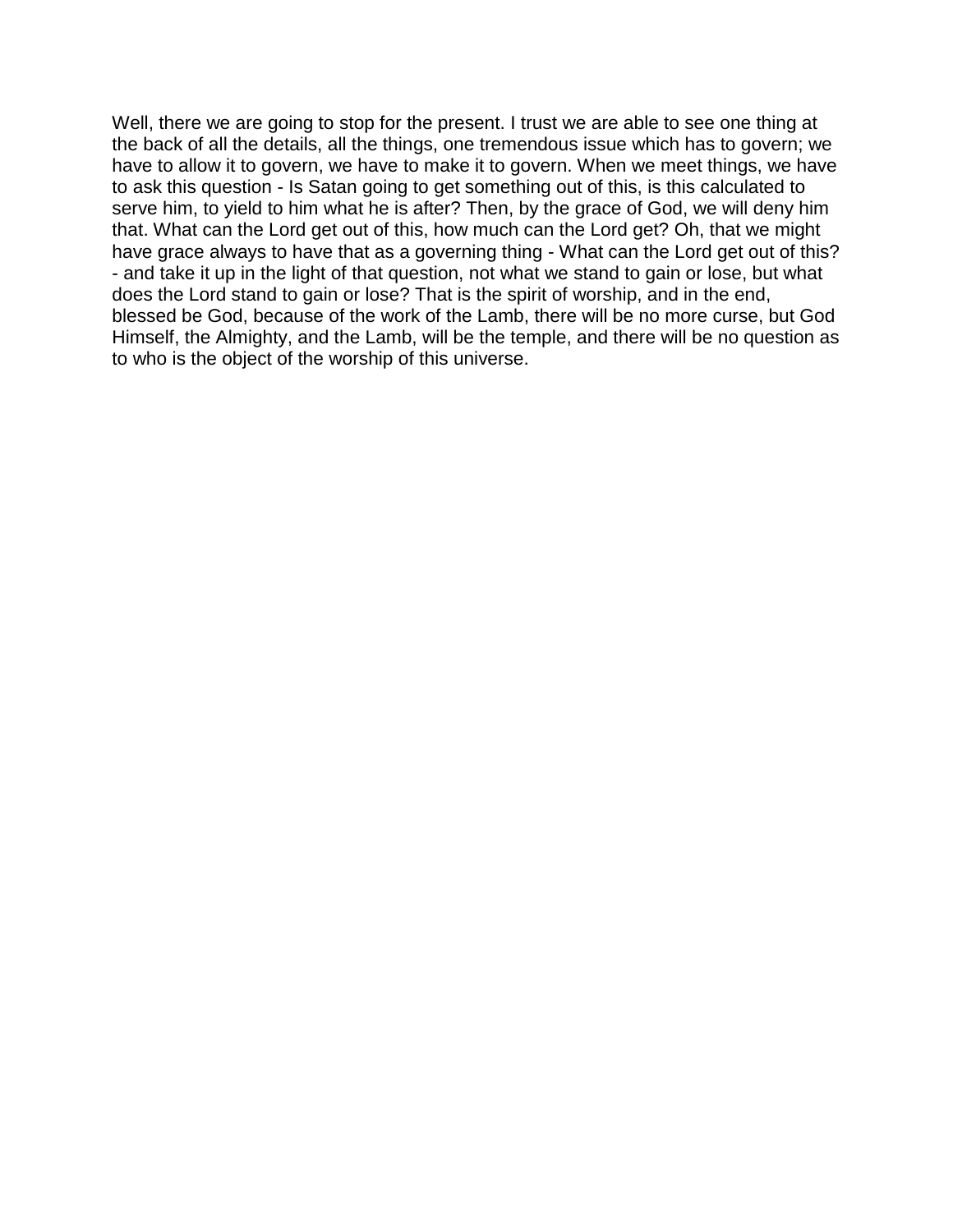# <span id="page-14-0"></span>**Chapter 3 - The Way of its Attainment**

#### *Reading: Rev. 4:8-11; 5:1-14; 7:9-17*

Without attempting to go back over the ground which we have covered in these studies, I want to try, for a few moments, to indicate to you what it is that I feel the Lord has brought for our attention at this time. I think it can be best gathered up in this way. We have been occupied with the great fact that everything is set in relation to a great spiritual drama, which God is working out in the Unseen. By certain Scriptures, we were taken back and shown the commencement of that drama; in some place unspecified, some time unmentioned, a big issue arose between loyal and disloyal intelligences, involving the great question, the ultimate question of the supreme and unrivaled Lordship of this universe. Then we followed out from that initiation of the question and contest into this world, its repercussions in this creation, the crisis which made it a part of everything here in this world. Then we saw how all through the spiritual history of the universe, and of this world in particular, that issue has been to the fore, and has been governing everything. Who is going to be worshiped without question and reserve? So we saw that *THE* issue which bounds the universe, and governs everything in it, is the issue of worship, that worship is something which comes down to the very minutiae, the smallest details of life. Who is going to have the supreme place, who is going to be Lord, who is going to have the worth-ship? We have seen this whole question set in the super-earthly realm; and we have seen that, with the very commencement of Christ's spiritual ministry, it was set there. *"If thou wilt fall down and worship me,"* said the Adversary to our Lord in the wilderness. The thing is unveiled, uncovered, exposed, again and again, in the Word of God. In the book of the Revelation, it stands stark naked. The end, as revealed in that book, is - *"And I saw no temple therein: for the Lord God the Almighty, and the Lamb, are the temple thereof." "And there shall be no curse any more."* The issue is settled, the matter of worship is finished, summed up in God and the Lamb.

In some few practical ways in our previous meditation, we sought to see that everything with which we have to do is set in that realm, that unseen but most real of all realms. We saw what it means to be a Christian - not just that we come to believe certain doctrines or truths, assent to them, and are marked as those who believe these stated things; not just that we have decided, even by the grace of God, to live a good life, to refrain from a lot of things that are wrong, and do a lot of things that are right; that we change our form of behavior, conduct and procedure. No, not these things. But the Christian life means that we have entered actively, directly, immediately into that realm where the ultimate issue of this universe becomes the primary thing in our very existence. We are a part of something immense, going on out of sight. Everything that belongs to our Christian life has to be seen in that light. We are at a loss, altogether at a loss, until we are fully aware of that - that things are not just happenings. There is a background of immense spiritual significance and meaning to everything; when we become livingly related to the Lord, we then become livingly related to the thing which He is doing. The thing that He is doing is answering that challenge, and securing its full and final answer for eternity, and that *IN* us first, and then *THROUGH* us. *"Now unto the principalities and the powers in the heavenly places might be made known through the*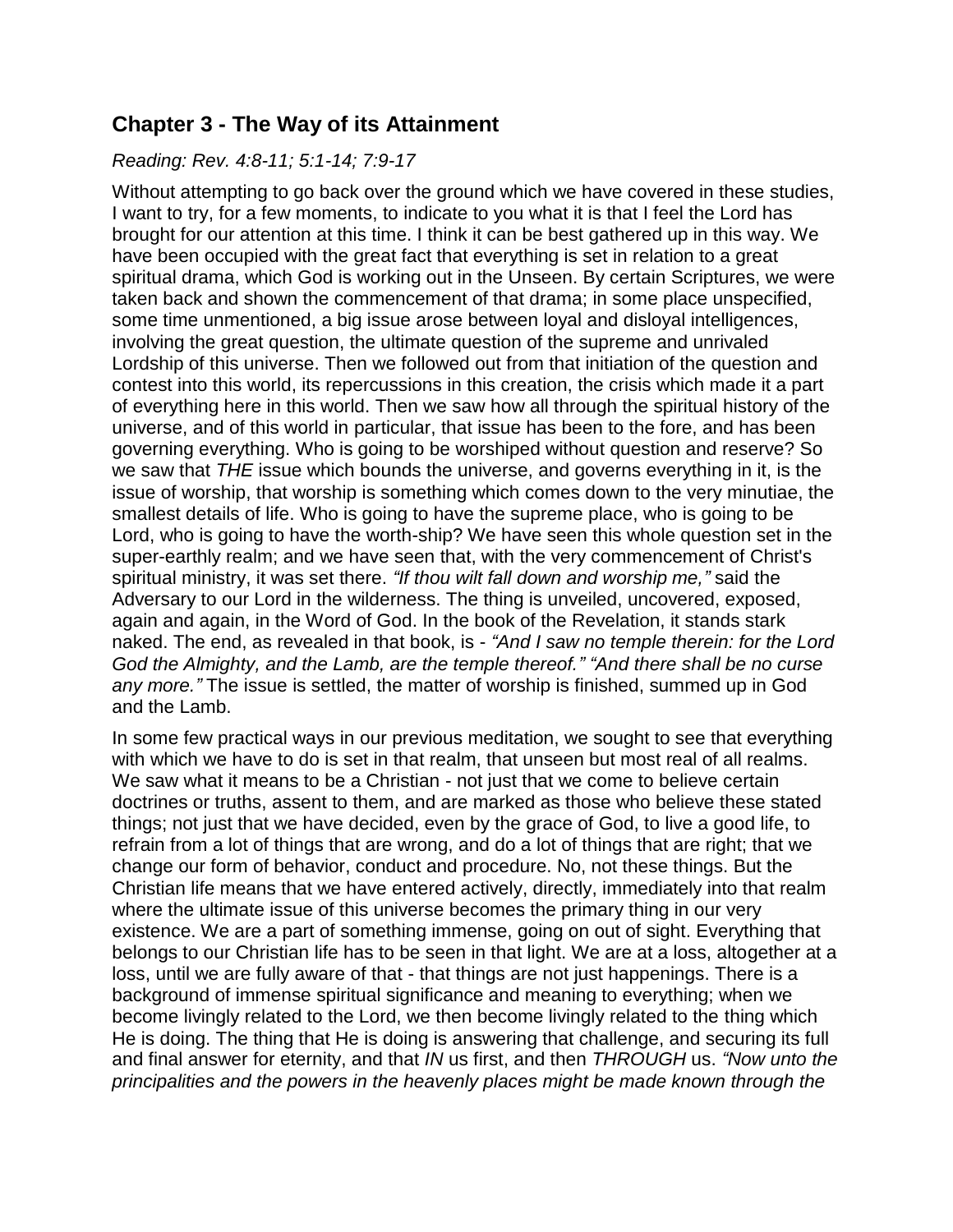*church the manifold wisdom of God."* We are set in a very large realm with a very large meaning. That has been the import of our previous meditations.

I want now to bring that down to one or two more very practical matters, the first of which is the significance or meaning of the Incarnation.

#### **The Significance of the Incarnation**

Firstly, the Incarnation, of course, of God in Christ. The question is, why the Incarnation? Why God manifest in the flesh? Why Jesus Christ, Son of God, Son of Man? In other words. why sonship? - for it is with Him that the whole principle and meaning of sonship is introduced. Why all this in the Gospels about Father and Son, Son and Father? The question will be transferred to ourselves later. Why the Incarnation?

*"When all things have been subjected unto him"* - that is, the Son - *"then shall the Son also himself be subjected to him that did subject all things unto him, that God may be all in all"* (I Cor. 15:28). That is a word of finality, and that is also a word of transition. It sees a purpose fulfilled, an end reached. In a word, it says that sonship had a purpose, and that purpose would be fulfilled. I am saying that this passage of Scripture indicates an object achieved by a certain means, and therefore that means changing its place from fulfilling to fulfilled purpose; and the end is *"God... all in all."* Sonship, therefore, or the Incarnation, was and is with a view to securing all God's universal rights unto Himself. It throws a lot of light, beautiful light I think, upon the whole matter of sonship, the relationship of son and father, father and son. It lifts the earthly, human conception on to a very high level, as one of the things of which we were speaking in our previous meditation, all the things in the Bible, which have back of them something so much greater than themselves, something of God. Human relationships are intended to be indications of Divine things. Oh, that they were more truly that! - human relationships real indications, representations, of Divine things. That is what they were intended for, and here amongst the human relationships is father and son, son and father, and it shows why the firstborn in Israel was of such consequence, such value, import, significance, honor; the firstborn in whom all sonship was summed up. The father might say. These are my sons, but this is my son, my firstborn. And why, when God ordered the family life of His people as in Israel, why did the firstborn son have such a place of honor and importance? Because bound up with him were all the father's rights and honor and glory and purpose. The father, with all the meaning of his fatherhood as a true father, was gathered up into that son. If that son failed, the dishonor fell upon the father. If he went wrong, the father came under that shadow. If that son died, the father's heart went with that son. The father was wrapped up in his firstborn. He was the heir; the best that the father had was his. Vested in him was everything of value and concern to the father. He was supposed to stand for the absolute honor, glory, satisfaction of his father. We know the principle holds good throughout. As we said in our previous meditation, pick up Scripture anywhere at random, if you look close enough you will find behind it something of God that is immense, endowed with the measure of God.

*"Honour thy father"* (Ex. 20:12). What is that? - just something to govern social conduct, make us behave ourselves? Oh no, it involves this immense thing. God the Father is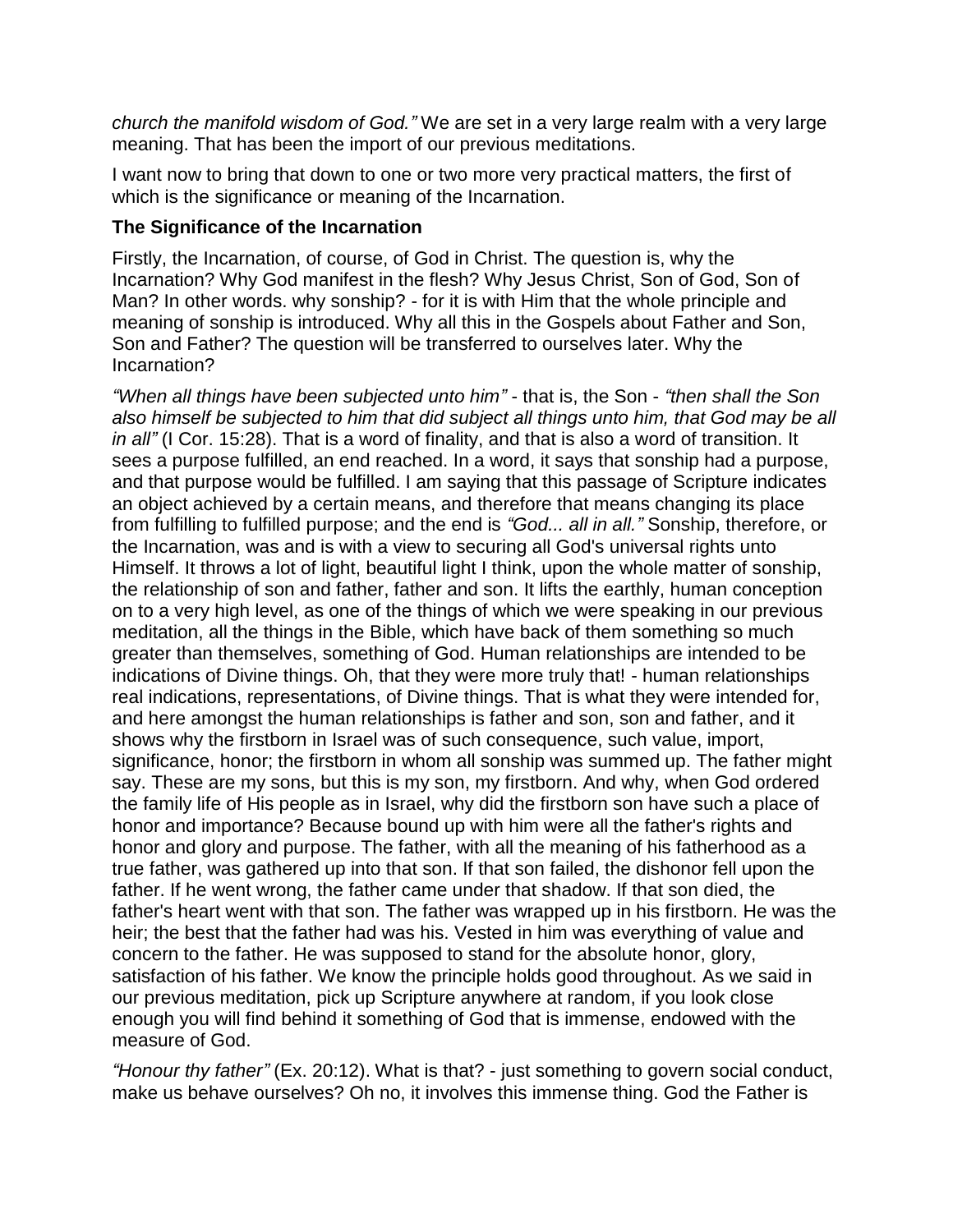wrapped up in the Son, and the Son has no less than all His Father's rights, honor, influence, in His hands. That is a Divine truth. That lies behind the Incarnation. Something has happened. God's place has been challenged, God's rights have been challenged, God's honor has been challenged. Something has happened in this universe affecting God, and has been taken up by the Son. The Son will answer that, the Son will meet that, the Son will finally settle that issue. Sonship is that which brings everything back to God. It is the very meaning of the Incarnation to bring everything back to God, to answer all disputes.

Do you see this challenge affecting God's creation, and in the creation, man? Man is one; a race, a son-race. God's rights in man have been disputed and challenged, and it is in man that God's rights have to be secured so it requires Incarnation and Sonship. Why Incarnation, why Sonship? That! and when He shall have subjected all things unto the Son, then the Son Himself shall be subject, that God may be all in all. Sonship has done its work, brought everything back to God.

That is perfectly clear so far as the Lord Jesus is concerned, though there is a great deal more in it than that. I simply state the fact, the principle, the law. You will have to look it up, to think about it, to bring the Scriptures in. You will understand then why the Son says, *"Lo, I am come... to do thy will, O God"* (Heb. 10:7). *"Thy will, O God"* - that is the essence of worship. And when He draws His disciples to prayer, He gives them the principle of worship - *"Thy will be done in earth, as it is in heaven."* That is answering the great universal challenge. It is not just a prayer to be recited every so often. It is an immense thing. The Lord Jesus was not concerned with ritual; He was concerned with the immense principles which govern this universe. Thy will, O My God, Thy will! That is worship. We get to the place of most utter worship when at last, after some conflict, some battle over some issue, we go down before the Lord and say, Thy will, Lord; not resignedly, but, Thy will shall be done! It shall be Thy will! That is worship, the Lord is getting His rights. The will of God in this universe is worship.

There is so much more as to the Son's relationship with the Father. You read John's Gospel, anew perhaps, in the light of this. Our space does not allow of the detail.

## **The Spirit of Sonship in Us**

We are chosen unto the adoption of sons. *"Foreordained us unto adoption as sons through Jesus Christ"* (Eph. 1:5). *"... in bringing many sons unto glory"* (Heb. 2:10). So the Scriptures could be gathered. I am only trying to show that you and I, in the thought and intent of God, are bound up with this tremendous question of sonship, and the same object governs, and is at work. The incarnation principle is pursued when Christ, by the Holy Spirit, takes up residence within; our bodies become the temple of the Holy Ghost, the sanctuary of God; that is the individual: then the Church. The spirit of sonship has entered in, we have received the Spirit of sonship, the Spirit of adoption, whereby we cry, Abba, Father (Rom. 8:15). I am not saying that we, in the same full sense as Jesus Christ, are sons of God, but we come into this relationship by receiving the Spirit of His Son; we are sons with the same object; the same process at once begins. The issue is now bound up - with the Church of the firstborn sons, to bring everything back to God. The honor, and the glory, and the rights of God now become bound up with believers and with the Church. The battle is carried out into the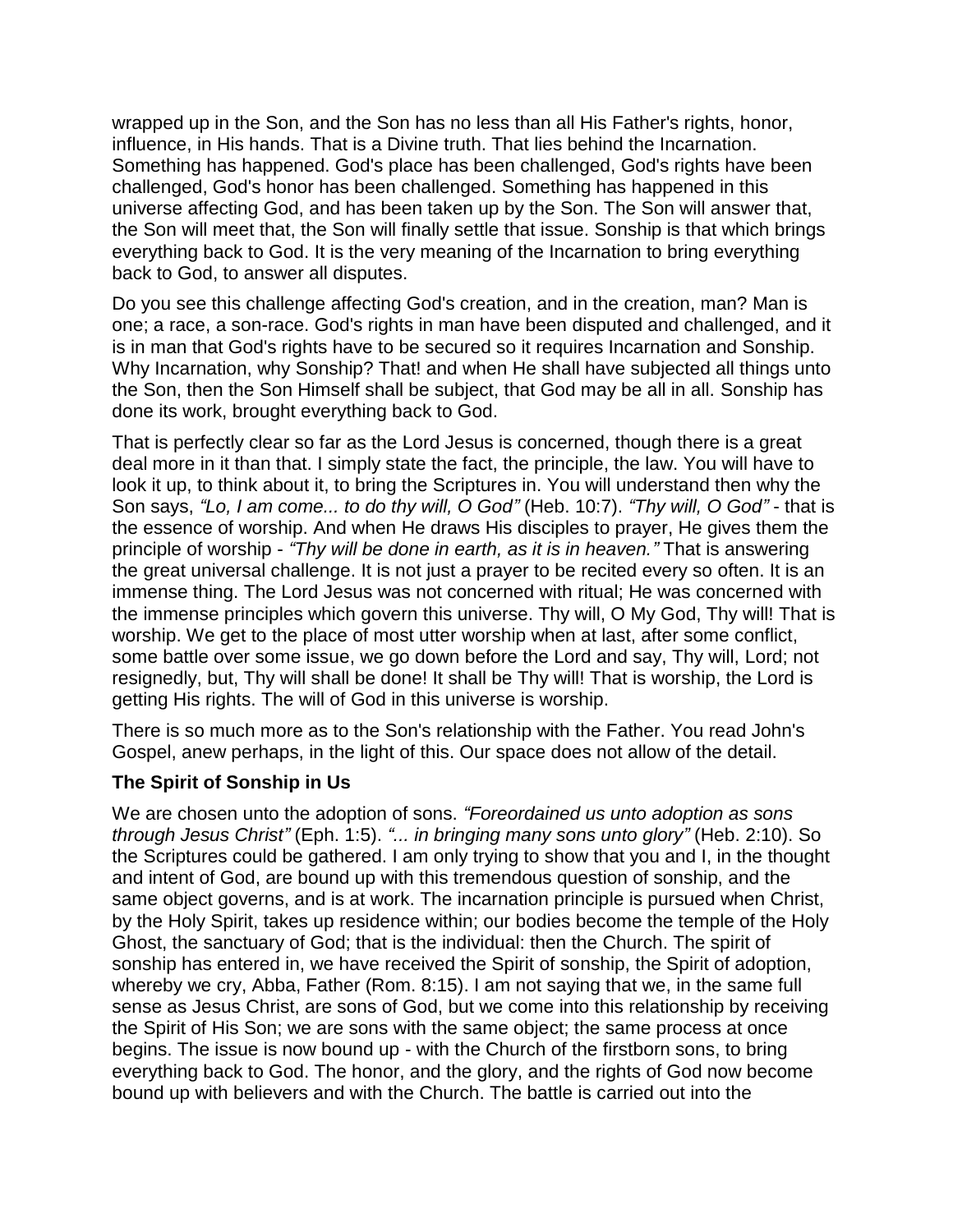heavenlies, our lives are set in this great spiritual background and the one issue all the time for us, day by day, year in and year out, is, Who is going to get the worship from our lives? How far, by means of us, is this great question going to be furthered toward its consummation, when God shall be all in all? It is a practical one, not a doctrinal one, not a theoretical one. It is a practical one - we know it every day of our lives. There is hardly an hour in the life of any of us when this great, eternal question may not be the very basis and issue of the situation. Who is going to have the worth-ship? Who is going to get glory out of that, the good from this? Satan or God? You see why it is that at length the Church is to come into oneness with Him in His glory. *"Now unto him that is able to do exceeding abundantly above all that we ask or think, according to the power that worketh in us, unto him be the glory* IN THE CHURCH *and in Christ Jesus unto all generations for ever and ever"* (Eph. 3:20). You only need those hints. Sonship is our point at the moment. We are called to sonship, which means we are called into the fellowship of God's Son, for the settling of this issue in a practical way. God is not a God of theories; He is a God of practicalities: and what I want you to realize, especially the younger ones, is that your lives, when you have come into a vital oneness with Jesus Christ, are not just things of hap or chance. Everything in your life has a spiritual setting, a background which is so vast as to involve this great question of the Incarnation, why God was manifest in the flesh, why sonship.

Take it into your business life, all the difficulties, the adversities, the trials, the testings; your home life; anywhere. Do not take things as natural things that happen. There are two kingdoms looking on and very interested in the life of every one of us; two whole hierarchies of intelligences are watching and actively connected with the life of every one, each seeking to get from our lives and through our lives the good, the worth-ship. Sonship is a tremendous thing; to be sons of God is a glorious thing, but what a vocation is bound up with it, what a calling, and what an issue! I leave that there because of space, and pass on. My difficulty is to keep all sorts of matter out; we should be overwhelmed if I let it in. We could have seen what we might call this super-earthly interest in the Incarnation. What does Bethlehem represent really? Does not the birth of the Lord Jesus uncover the other world's interest in this? Heaven is interested, coming in, most evidently coming in. All earth is represented; and hell is there, watching with sinister purpose; to destroy that life and that Man. That Son of man has not gone this earthly road without much attention from the spiritual realm. I leave you to follow that.

#### **The Significance of the Cross**

Come to the Cross. We have asked, Why the Incarnation? Now, Why the Cross? The answer is found in the same spiritual realm, set there ultimately. Historic, and in a certain place on this earth, on a certain date? On "a green hill far away, outside a city wall"? Yes, true, but that is as nothing in comparison. Set it in its right place. *"Now shall the prince of this world be cast out. And I, if I be lifted up..."* (John 12:31-32*). "Now shall the prince of this world be cast out"*; and when He died, all creation registered it, and responded*. "Darkness came over the whole land until the ninth hour"* (Luke 23:44). The tombs were rent, and there was a great earthquake (Matt. 27:51-52). Paul tells us more: Paul tells us what was going on. *"Having put off from himself the principalities and the powers, he made a show of them openly, triumphing over them in it"* (His Cross) (Col. 2:15). That is the setting. That is where the Cross touches the greatest range and the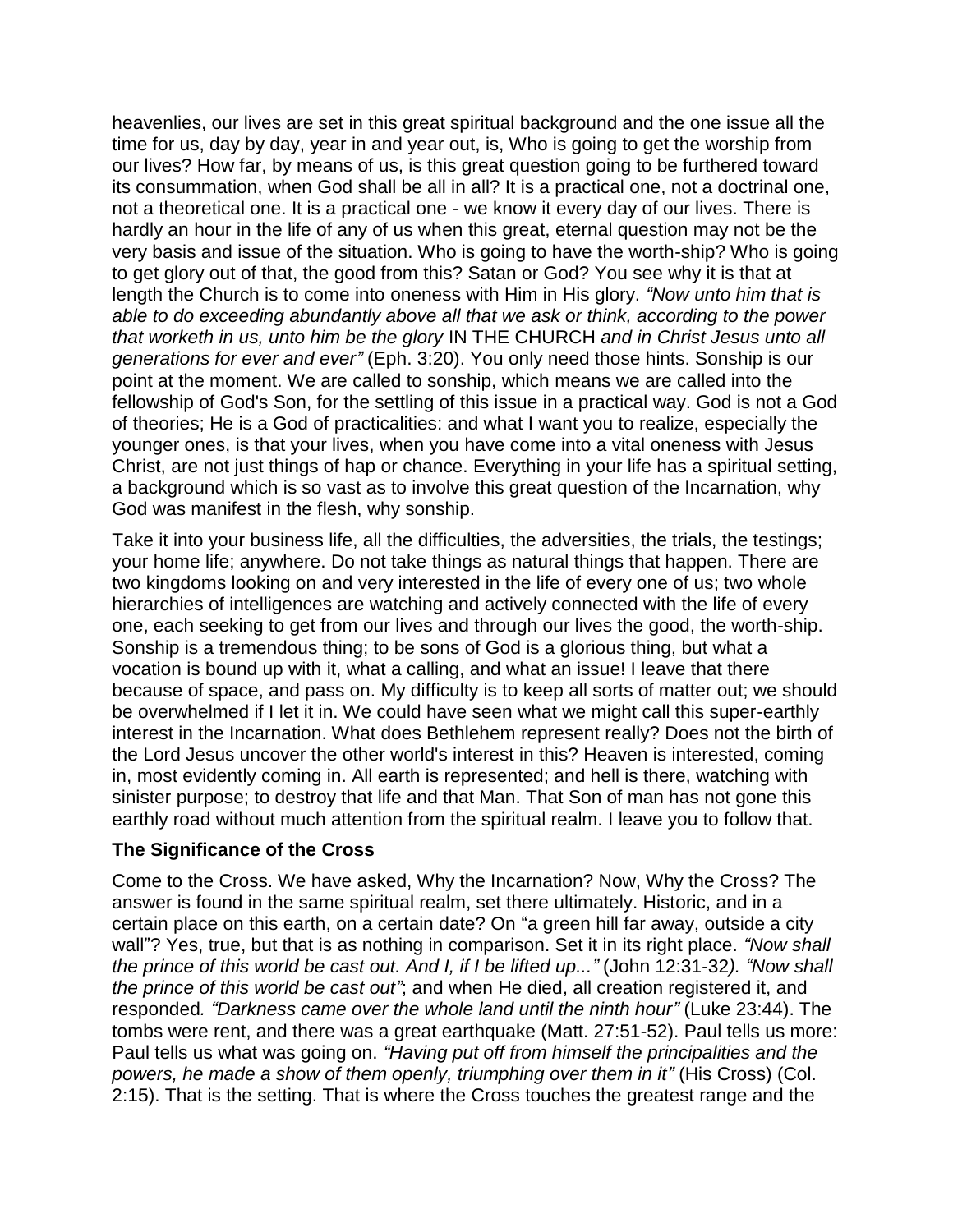greatest depth. It is set amongst the great forces of this universe, the ultimate things. It touches us here, but if it had not touched there, it could not help us here: it is out there.

Why the Cross? Because this challenge of God's place and God's rights had brought in pollution, and corruption, and a false reign, and a false order and nature of things. The whole realm had been touched by that uncleanness, which was first in the heavens, and then came to the earth, corrupting, distorting, and twisting, and making things altogether different, and no longer acceptable to God. Now both source and river must be dealt with; the spring and its outflow had to be destroyed. Christ crucified goes to the very spring, the Evil One himself, and judicially deals with the situation there, and then touches the consequence of the Evil One, our sin, our sinfulness, our state, our nature, our twisted, distorted humanity, morally and spiritually. His resurrection is a triumph over two things, firstly over Satan, arch-adversary, and then, over the humanity which he has touched to corruption and distortion; add in His risen Self, you have One Who is absolutely Lord of Satan and Lord of righteousness. Why the Cross? Well, that, briefly, comprehensively!

We must remember - it is just a little technical point - we must keep a line between the judicial and the actual work of Christ on His Cross. Satan still is, sin still is, a distorted humanity still is. In many ways, things are just as they were before Calvary; but judicially they are no longer that. He has entered into judgment, into the state of judgment. He has borne the judgment, He has died under the judgment, and He has judicially removed the ground from Satan. The judicial side is finished, the practical side is being carried out. That is Christian experience; that is where the Cross comes in, has abiding efficacy for us. What is happening? He has come to dwell within, and now He begins at the center, at our spirit, bringing it to new birth with His own indestructible and incorruptible life. We have eternal life; *A KIND* of life, not only of duration. We have it in Christ in our spirit. From our spirit, He works out to our soul, our mind. The Holy Spirit is dealing with our minds; and, praise God, the day is coming when it will work out to the body. *"When this corruptible shall have put on incorruption, and this mortal shall have put on immortality.... Death is swallowed up in victory"* (I Cor. 15:54). He has started that. From the judicial He is moving to the practical. Why the Cross? To remove Satan's rights in us, Satan's ground in us, to make the judicial the actual where we are concerned. It is the process of the Cross. Do not despise or reject the subjective side of the Cross. Do not become too subjective yourself, but remember that the Lord is doing something inside, on the ground of what He has done by His Cross. That is the answer. Why the Cross? To deal with this ultimate thing in His universe. He is not just going to take us as we are, and, in a moment, make us like Himself. He takes us, and He begins to work in us, and He works and He works, by every means, Satan himself and Satan's work so often being employed. He is following on the trail of the Serpent, and making seeming misfortunes, mishaps, everything that seems so commonplace and ordinary, to turn to spiritual account, all to remove the ground of this other one, this Evil One, to remove his ground from us, and get His own ground in us. Herein is one of the wonders of grace, one of the great triumphs of the Lord. Is it not true that, very often, those who have suffered most for their Lord, have been the most worshipping people the Lord ever had? Is that not true, and is that not strange? Those who really love the Lord, and know the Lord, and worship the Lord most fully, are those who have suffered most with their Lord. That is the triumph.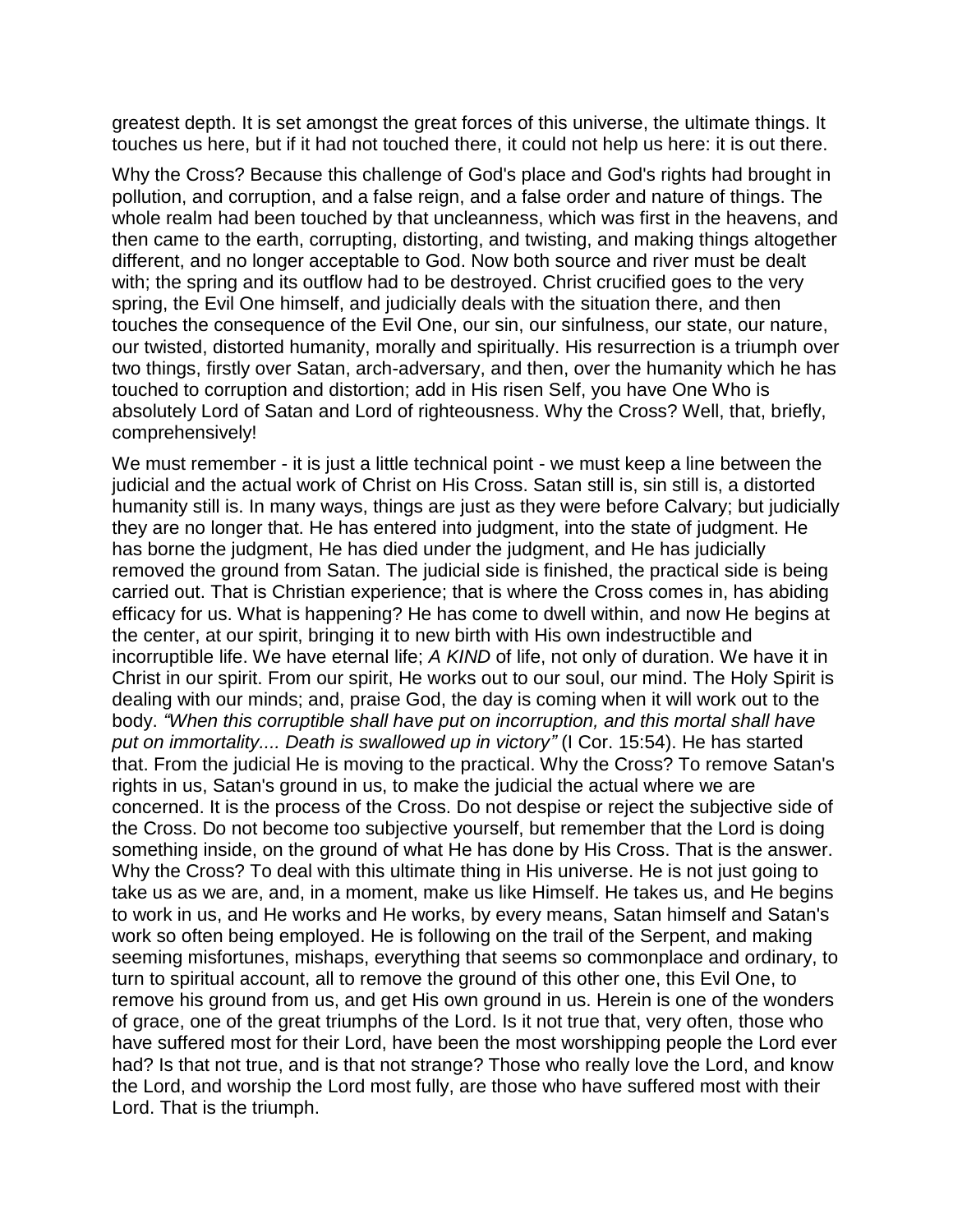Well, I am not going to pursue this matter any further. What I have said is indicative of many other things. We are enunciating a great truth. We are set in a great spiritual background, with an immense question being answered. We know, as we have already seen, that is just what the book of Job means, why it is in the Bible. It is set there by Divine order, and it is set there with this object - to sum up this whole drama of the ages, and show God working out an answer to an antagonist, in the very soul and body of a man. *"Doth Job serve God for nought?"* That is not human nature! No man ever does that, no man serves anybody for nought. You may take it if Job serves God, it is to his advantage to do so! All right, says God, I will answer that question in the very soul and body of this man; all that makes up a man's life, what a man lives for, works for, take everything from him, strip him! If a man loses his health and is in perfect physical misery, he has not much more to lose. God answers Satan in that man's soul and body, and Satan's ground of argument is simply wiped out. That is Job. I am saying, while we are not Jobs, we are not going to claim to be Jobs, we are to some little extent in the succession. That is why we read Rev. 4, 5, and 7. Is it not a glorious picture and prospect? They are worshipping, they are bringing all back to Him that sitteth on the Throne, and to the Lamb. Satan is not getting a look in there.

I would like you to read again the story of Daniel in the light of this - I merely mention it in closing - and you see the working out of all the principles that I have enunciated, and more. Daniel purposes in his heart that he will not defile himself with the kings meat. He is having none of it. Why? Turn to Chapter 3 and put your pencil underneath one word, and you find your answer. That word is worship. The king sets up an image which all must fall down and worship. When it comes to these other friends of Daniel - Shadrach, Meshach, and Abednego - what is the thing said about them? These men *"yielded their bodies, that they might not serve nor worship any god, except their own God." "I beseech you therefore, brethren, by the mercies of God, to present your bodies a living sacrifice"* (Rom 12:1). Sanctification means having no contact with that other realm of worship, keeping ourselves wholly for the Lord*. "I saw... one like unto a son of man, and he came even to the ancient of days, and they brought him near before him. And there was given him dominion, and glory, and a kingdom, that all the peoples, nations, and*  languages should serve him: his dominion is an everlasting dominion, which shall not *pass away, and his kingdom that which shall not be destroyed"* (Daniel 7:13,14). You see the way to the Throne. It is the way of the Cross, the way of the yielding to God rather than to Satan, at any cost, presenting your bodies living sacrifices. At the end, a Kingdom, a Throne, and it is said to Daniel, *"And thou... shalt stand in thy lot, at the end of the days"* (Dan. 12:13). The book of Revelation shows us what it means to stand in our lot at the end; a great multitude, worshipping the Lamb, standing at the end in our lot.

If it is true that all the distress, disruption, discord, and misery through the ages is to be attributed to this divided worship, then the new creation, the new and joyous order prophesied in the Scriptures, will come about, or will be realized, on the sole basis of God being *"all in all."* This has its rise in every individual in whom divided allegiance is ended. It takes its larger and corporate form in the Church *"which he purchased [for this purpose] with his own blood."* This, again, is the motive and dynamic of every Holy Spirit-initiated and energized movement of the Evangel and it gives meaning to all His urges to holy living, loving fellowship, patient enduring, and spiritual warfare.